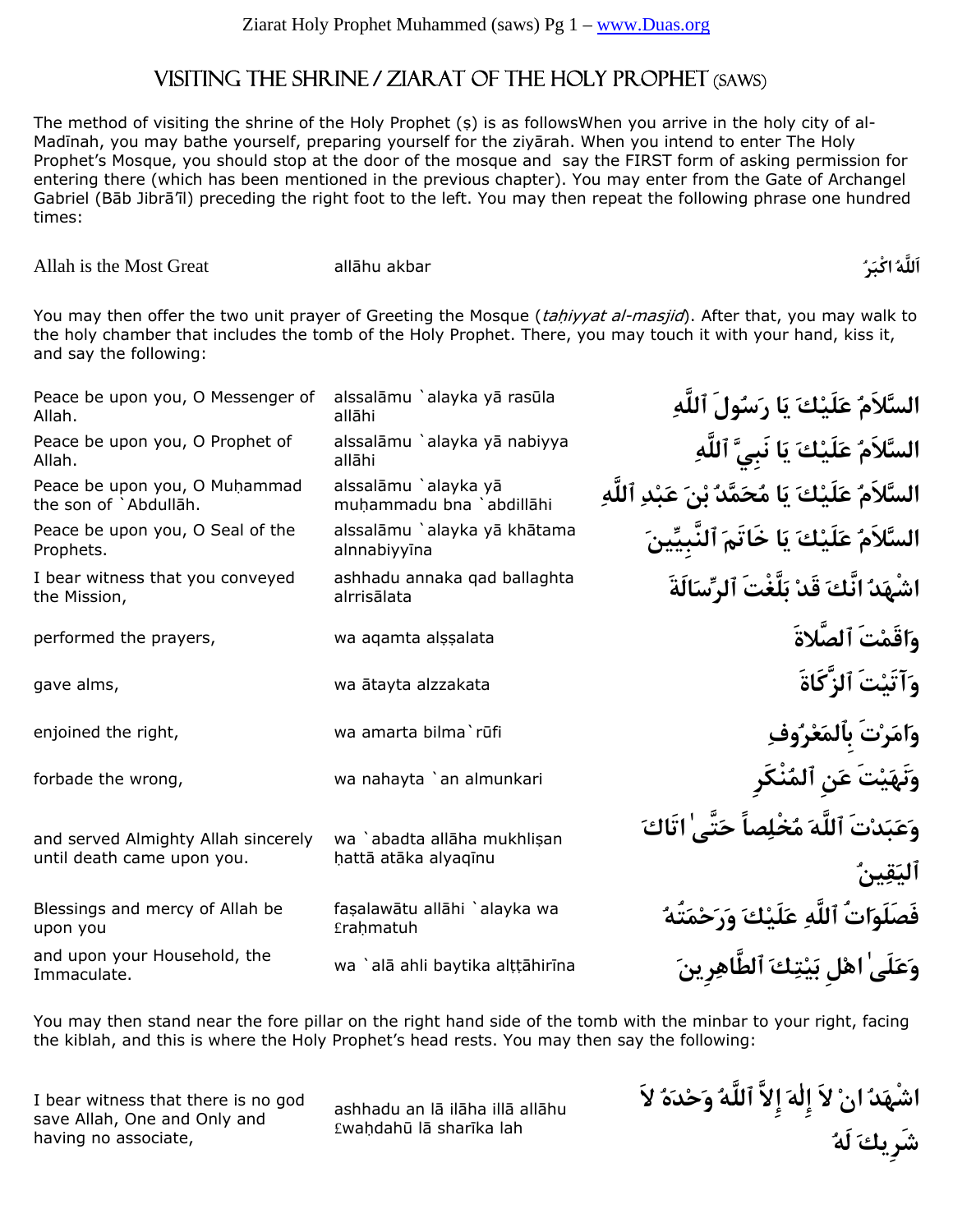and I bear witness that Muhammad is His servant and Messenger.

messenger of Allah

and you are Muhammad the son of `Abdullāh.

I bear witness that you have conveyed the messages of your Lord,

worshipped Allah -until death came upon you-

fulfilled the duty that was incumbent upon you,

believers,

wa ghalu¨ta `al¡ alk¡fir¢na **َرِينِٱلكَاف ٰلَىَع غَلُظْتََو** and been firm of heart against the unbelievers.

Therefore, Almighty Allah has exalted you to the most honorable position of the ennobled ones.

All praise be to Allah Who has saved us, through you, from polytheism and error.

O Allah, (please do) pour Your blessings and the blessings of Your Archangels,

wa ahli alssam¡w¡ti wal-ara¤¢na **َينِضَرٱلاَو ِاتَاوَٱلسَّم لِْهاَو** the inhabitants of the heavens and the earth,

and all those who glorified You, O Lord of the Worlds,

min al-awwal¢na wal-¡khir¢na **َرِينِٱلآخَو َينِوَّلٱلا َنِم** from the past and the coming generations,

wa ashhadu anna muhammadan  $£$ `abduhū wa rasūluh

wa annaka muhammadu bnu `abdillāhi

wa ashhadu annaka qad ballaghta risālāti rabbika

wa `abadta allāha hattā atāka alyagīnu

wa addayta alladhi `alayka min alhaqqi

faballgha allāhu bika afdala sharafi mahalli almukarramīna

alhamdu lillāhi alladhī istangadhanā bika min alshshirki walddalālati

allāhumma faj`al şalawātika wa salawāti malā'ikatika almuqarrabīna

wa man sabbaha laka ya rabba al`ālamīna

**وَاشْهَدُ انَّ مُحَمَّداً عَبْدُهُ وَرَسُولُهُ** wa ashhadu annaka ras£lu all¡hi **ِٱللَّه ولُُسَر َنَّكا ُدَشْهاَو** I bear witness that you are the **وَانَّكَ مُحَمَّدُ بْنُ عَبْدِ ٱللَّهِ وَاشْهَدُ انَّكَ قَدْ بَلَّغْتَ رِسَالاَتِ رَبِّكَ** offered your people good advice, wa na¥a¦ta li'ummatika **َكِمَّتِلا تَْنَصَحَو** striven hard in the way of Allah, wa j¡hadta f¢ sab¢li all¡hi **ِٱللَّه بِيلَِس يِف تَْدَاهَجَو وَعَبَدْتَ ٱللَّهَ حَتَّىٰ اتَاكَ اليَقِينُ** with wisdom and fair exhortation, bilḥikmati walmaw`iẓati alḥasanati **بَاْلْحِكْمَةِ وَٱلْمَوْعِظَةِ ٱلْحَسَنَةِ وَادَّيْتَ ٱلَّذِي عَلَيْكَ مِنَ ٱلْحَقِّ** wa annaka qad ra'ufta bilmu'min¢na **َنِينِمْؤُبِٱلْم فْتَُؤَر ْقَد َنَّكاَو** acted compassionately to the **فَبَلَّغَ ٱللَّهُ بِكَ افْضَلَ شَرَفِ مَحَلِّ ٱلْمُكَرَّمِينَ الْحَمْدُ لِلَّهِ ٱلَّذِي ٱسْتَنْقَذَنَا بِكَ مِنْ ٱلشِّرْكِ وَٱلضَّلالَةِ اَللَّهُمَّ فَٱجْعَلْ صَلَوَاتِكَ وَصَلَوَاتِ مَلائِكَتِكَ ٱلْمُقَرَّبِينَ وَانْبِيَائِكَ ٱلْمُرْسَلِينَ** na¢almursal ika¡'anbiy wa ,Prophets commissioned Your Your righteous servants, wa `ib¡dika al¥¥¡li¦¢na **َينِحِٱلصَّال َكِادَبِعَو وَمَنْ سَبَّحَ لَكَ يَا رَبَّ ٱلعَالَمِينَ**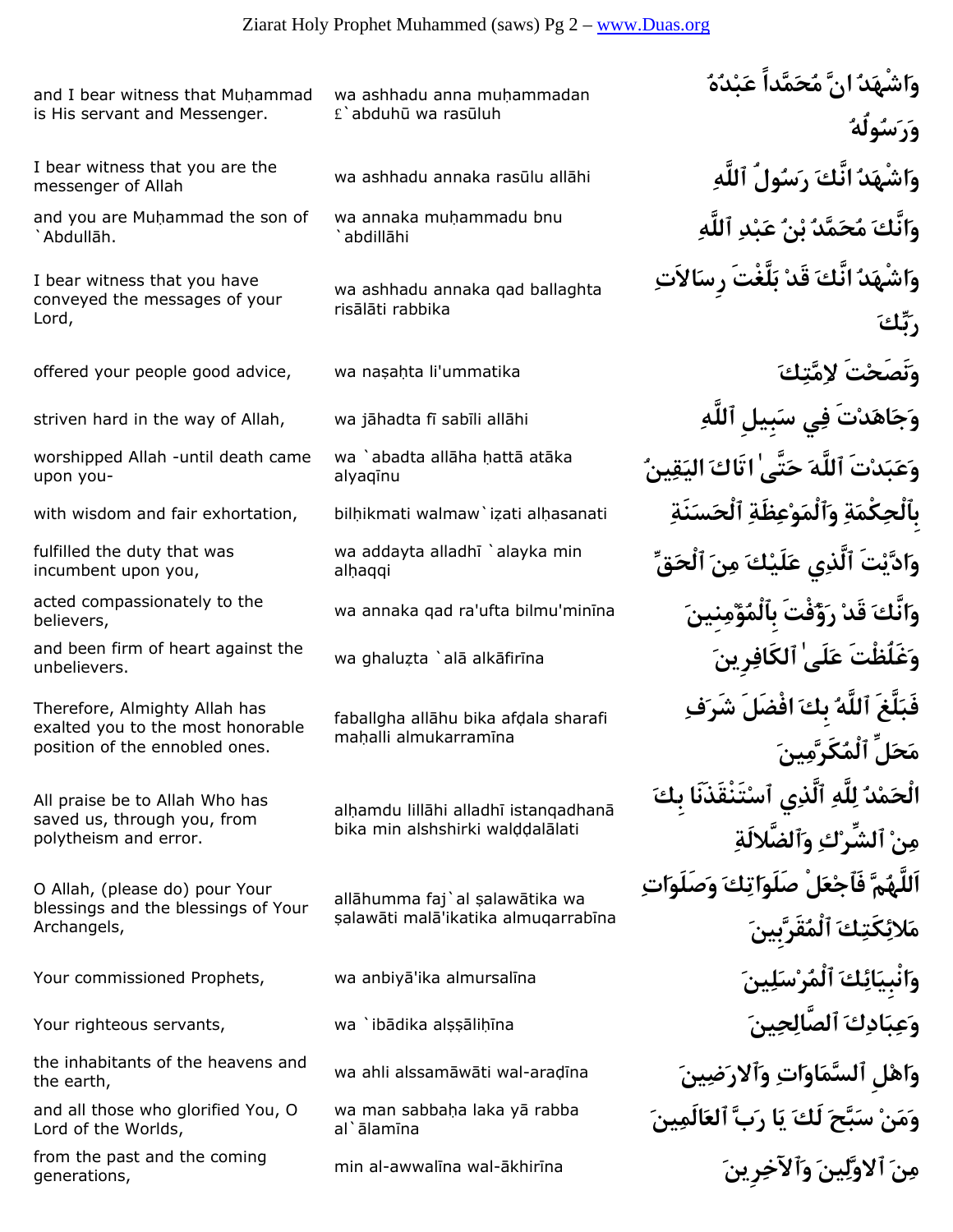### Ziarat Holy Prophet Muhammed (saws) Pg 3 – www.Duas.org

alā muḥammadin `abdika wa`

rasūlika

on Muhammad-Your servant, Your

Your elite, and the best of Your

O Allah, (please do) confer upon him with the Elevated Rank,

and raise him to a Position of Glory that all the past and the coming generations will wish to have.

"And had they, when they were unjust to themselves, come to you and asked forgiveness of Allah

asked forgiveness for them,

returning (to mercy), Merciful."

Here I am, before you, asking Allah's forgiveness, repenting from

and seeking your intercession for me before Almighty Allah—your and my Lord—that He may forgive my

my sins,

sins.

for entering Paradise,

Messenger,

creation.

selected you, wa had¡ka wa had¡ bika **َبِك ٰىَدَهَو َاكَدَهَو** guided you, and guided (others) through you-

I pray Allah -Who has chosen you,

as'alu allāha alladhī ijtabāka wakhtāraka

¢tā'iban min dhunūb

wa innī atawajjahu bika ilā allāhi rabbī wa rabbika liyaghfira lī ¢dhun£b

Your Prophet, Your Trustee, wa nabiyyika wa am¢nika **َينِكِماَو َنَبِيِّكَو** Your Confidant, Your Most Beloved, wa najiyyika wa ¦ab¢bika **َبِيبِكَحَو َنَجِيِّكَو** Your Choice, Your Select, wa ¥afiyyika wa kh¡¥¥atika **َكِخَاصَّتَو َيِّكِصَفَو وَصَفْوَتِكَ وَخِيَرَتِكَ مِنْ خَلْقِكَ اَللَّهُمَّ اعْطِهِ ٱلدَّرَجَةَ ٱلرَّفِيعَةَ** wa ¡tih¢ alwas¢lata min aljannati **ِنَّةَٱلْج َنِم يلَةَِسَٱلو ِهِآتَو** grant him the right of intercession **وَٱبْعَثْهُ مَقَاماً مَحْمُوداً يَغْبِطُهُ بِهِ ٱلاوَّلُونَ وَٱلآخِرُونَ** O Allah, You have said, all¡humma innaka qulta **:قُلْتَ َإِنَّك مَُّاَللَّه «وَلَوْ انَّهُمْ إِذْ ظَلَمُوا انْفُسَهُمْ جَاؤُوكَ فَٱسْتَغْفَرُوٱ ٱللَّهَ** wastaghfara lahum alrras£lu **ولُُٱلرَّس ُمُلَه َتَغْفَرْٱسَو** and the Messenger had (also) lawajad£ all¡ha taww¡ban ra¦¢man **«.يماًِحَر تَوَّاباً َٱللَّه وٱُدَجَلَو** they would have found Allah Oft-**وَإِنِّي اتَيْتُكَ مُسْتَغْفِراً تَائِباً مِنْ ذُنُوبِي وَإِنِّي اتَوَجَّهُ بِكَ إِلَىٰ ٱللَّهِ رَبِّي وَرَبِّكَ لِيَغْفِرَ لِي ذُنُوبِي**

**عَلَىٰ مُحَمَّدٍ عَبْدِكَ وَرَسُولِكَ**

If you have a certain request to pray Almighty Allah for granting it, you may stand before the holy tomb and make it between your shoulders, face the direction of kiblah, raise your hands, and pray for the settlement of your need, for it is predictable that your need will be settled, Allah willing.

Ibn Qawlawayh, through a considerable chain of authority, has reported Muhammad ibn Mas`ūd as saying that he, once, saw Imam Ja`far al-Ṣādiq ('a) coming near the tomb of the Holy Prophet(s), putting his hand on it, and saying these words:

wa safwatika wa khiyaratika min khalqika

allāhumma a`tihī alddarajata alrraf¢`ata

wab`athhu maqāman mahmūdan yaghbituhū bihī al-awwalūna wal-¡khir£na

walaw annahum idh zalamū anfusahum jā'ūka fastaghfarū allāha

wa innī ataytuka mustaghfiran

**اسْالُ ٱللَّهَ ٱلَّذِي ٱجْتَبَاكَ وَٱخْتَارَكَ**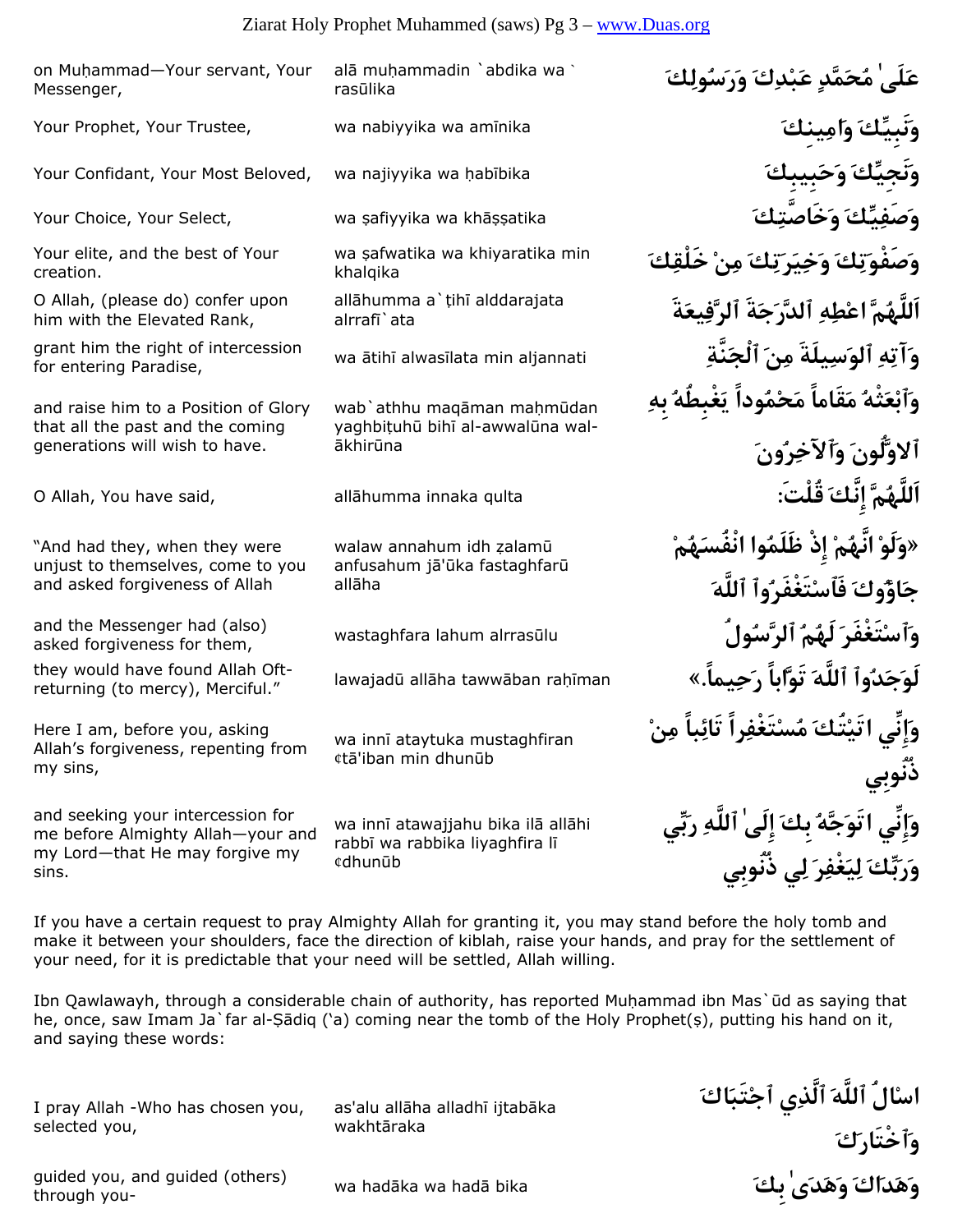to bless You.

**انْ يُصَلِّيَ عَلَيْكَ** alayka `alliya¥yu an

The Imam ('a) then recited this holy verse:

"Surely, Allah and His angels bless the Prophet;

yuşallūna `alā alnnabiyyi

O you who believe! Call for (Divine) blessings on him and salute him with a (becoming) salutation."

yā ayyuhā alladhīna āmanū sallū `alayhi wa sallumū taslīman

 £ikatah¡'mal wa ha¡all inna**» إِنَّ ٱللَّهَ وَمَلائِكَتَهُ يُصَلُّونَ عَلَىٰ ٱلنَّبِيِّ يَا ايُّهَا ٱلَّذِينَ آمَنُوٱ صَلُّوٱ عَلَيْهِ وَسَلِّمُوٱ تَسْلِيماً.»**

In Mişbāh al-Mutahajjid, Shaykh al-Tūsī says: When you finish praying near the tomb (of the Holy Prophet), you may come to the minbar,( $[1]$ ) pass your hand over it, hold the two lower pommels, and then rub your face and eyes, for this brings about eye healing. You may then offer prayers there, praise and thank Almighty Allah, and ask for the settlement of your needs. In this respect, the Holy Prophet (\$) is reported to have said, "The area between my tomb and my minbar is one of the gardens of Paradise. My minbar is situated at one of the gates of Paradise." You may then come near the standing-place of the Holy Prophet (magām al-nabī) and offer as many prayers as possible therein. You may also offer as many prayers as possible in the Holy Prophet's Mosque, for the reward of one prayer herein is equal to the reward of one thousand prayers (offered at other places). Whenever you enter or leave the Mosque, you may invoke Almighty Allah's blessings upon the Holy Prophet. You may also offer prayers at the House of Lady Fatimah ('a). You may also visit the standing-place of Archangel Gabriel (maqām jibrā'īl), which lies under the waterspout. At this very place, Archangel Gabriel used to stay after he would ask permission of the Holy Prophet (s). At this place, you may say the following:

| I beseech You, O All-magnanimous, as'aluka ay jawādu |                              | اسْأَلُكَ ايْ جَوَادٌ         |
|------------------------------------------------------|------------------------------|-------------------------------|
| O All-generous,                                      | ay karīmu                    | ایْ کُریمٌ                    |
| O Nigh,                                              | ay qaribu                    | ايْ قَرِيبُ                   |
| O Remote,                                            | ay ba`īdu                    | ایْ بَعِیدُ                   |
| to renew Your boons to me.                           | an tarudda `alayya ni`mataka | انْ تَرُدَّ عَلَىَّ نغْمَتَكَ |

 $\binom{(11)}{11}$  A minbar (pulpit) is a set of steps found in mosques.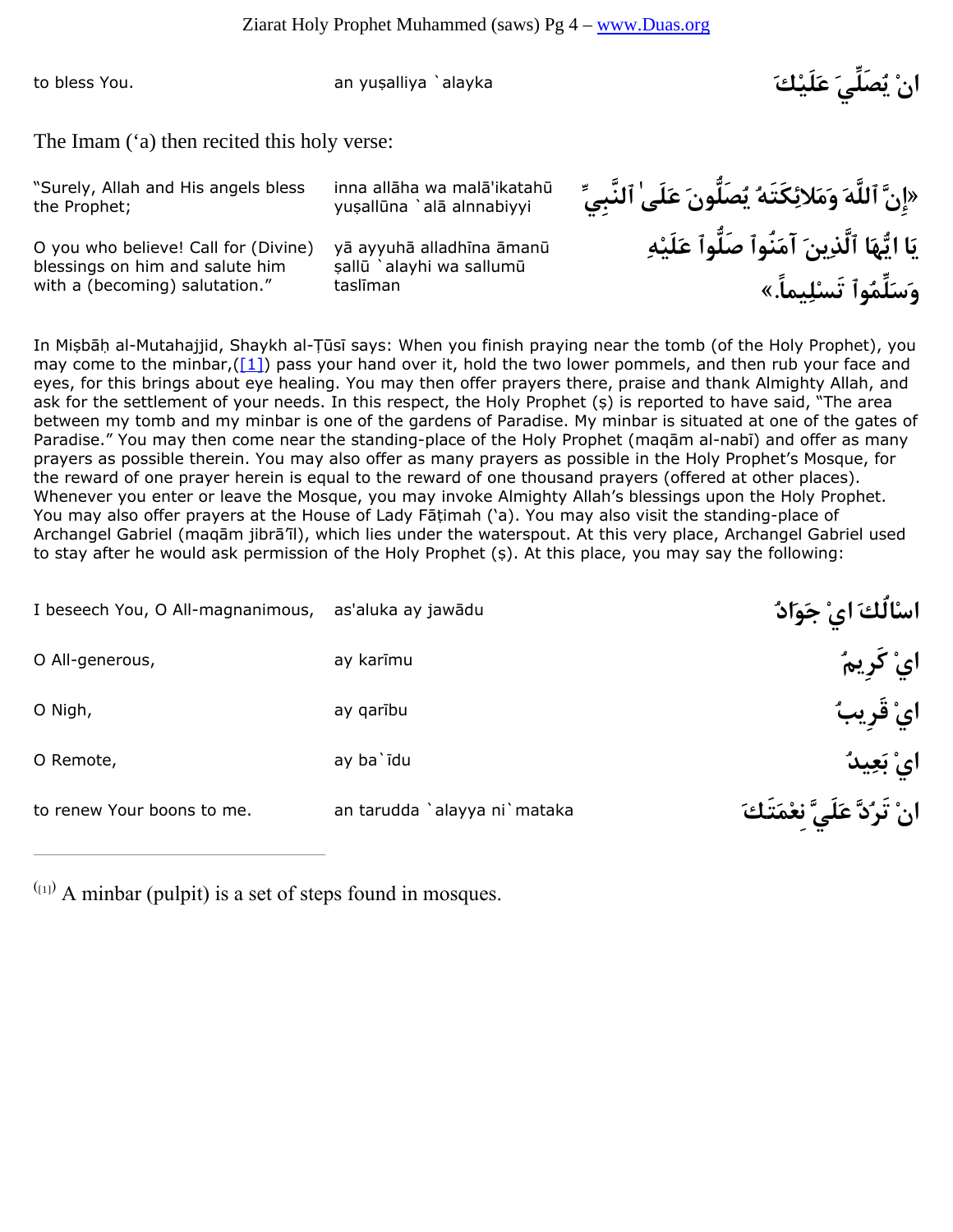## **Ziarat of the Holy Prophet (saws) from a distance -Mafatih**

In his book of Zad al-Ma `ad, `Allamah al-Majlisi, within the recommended acts on the seventeenth of Rabi` al-Awwal; the Holy Prophet's birthday, says that Shaykh al-Mufid, Shaykh al-Shahīd, and Sayyid Ibn Țāwūs instructed the following:

When you intend to visit the Holy Prophet  $(s)$  while you are in any place other than the holy city of al-Madīnah, you may bathe yourself, stand before something like a grave, write the name of the Holy Prophet (\$) on it, concentrate heartily on it, and say the following:

I bear witness that there is no god save Allah, alone without having any associate,

and I bear witness that Muhammad is His servant and Messenger,

that he is the chief of the ancient and the coming generations,

and that he is the chief of all Prophets and Messengers.

O Allah, send blessings upon him and upon his Household—the Immaculate Imams.

ashhadu an lā ilāha illā allāhu wahdahū lā sharīka lahū

wa ashhadu anna muhammadan `abduhū wa rasūluhū

awwalina wal-ākhirīna wa annahū sayyidu al-

wa annahū sayyidu al-anbyā'i walmursalīna

allāhumma salli `alayhi wa alā ahli baytihi al-a'immati alțțayyibīna

**اشْهَدُ انْ لاَ إِلٰهَ إِلاَّ ٱللَّهُ وَحْدَهُ لاَ شَرِيكَ لَهُ وَاشْهَدُ انَّ مُحَمَّداً عَبْدُهُ وَرَسُولُهُ وَانَّهُ سَيِّدُ ٱلاوَّلِينَ وَٱلآخِرِينَ وَانَّهُ سَيِّدُ ٱلانْبِيَاءِ وَٱلْمُرْسَلِينَ اَللَّهُمَّ صَلِّ عَلَيْهِ وَعَلَىٰ اهْلِ بَيْتِهِ ٱلائِمَةِ ٱلطَّيِّبِينَ**

You may then say the following:

| Peace be upon you, O Messenger of<br>Allah.       |  |                                  | alssa          |
|---------------------------------------------------|--|----------------------------------|----------------|
| Peace be upon you, O Friend of<br>Allah.          |  |                                  | alssa          |
| Peace be upon you, O Prophet of<br>Allah.         |  |                                  | alssa<br>allār |
| Peace be upon you, O Choice of<br>Allah.          |  |                                  | alssa          |
| Peace be upon you, O Mercy of<br>Allah.           |  |                                  | alssa<br>allār |
| by Allah.                                         |  | Peace be upon you, O Well-Chosen | alssa<br>allāł |
| Peace be upon you, O Most Beloved<br>by Allah.    |  |                                  | alssa          |
| Allah.                                            |  | Peace be upon you, O Selected by | alssa          |
| Prophets.                                         |  | Peace be upon you, O Seal of the | alssa<br>alnn  |
| Peace be upon you, O Master of the<br>Messengers. |  |                                  | alssa<br>almı  |
| Peace be upon you, O Maintainer of<br>justice.    |  |                                  | alssa<br>bilqi |

| alssalāmu `alayka yā rasūla allāhi                      |  |  |
|---------------------------------------------------------|--|--|
| alssalāmu `alayka yā khalīla allāhi                     |  |  |
| alssalāmu `alayka yā nabiyya<br>allāhi                  |  |  |
| alssalāmu `alayka yā şafiyya allāhi                     |  |  |
| alssalāmu `alayka yā raḥmata<br>allāhi                  |  |  |
| alssalāmu `alayka yā khiyarata<br>allāhi                |  |  |
| alssalāmu `alayka yā habība allāhi                      |  |  |
| alssalāmu `alayka yā najība allāhi                      |  |  |
| alssalāmu `alayka yā khātama<br>alnnabiyyīna            |  |  |
| alssalāmu `alayka yā sayyida                            |  |  |
| almursalīna<br>alssalāmu `alayka yā qā'iman<br>bilqisti |  |  |

السَّلاَمُ عَلَيْكَ يَا رَسُولَ ٱللَّه*ِ* السَّلاَمُ عَلَيْكَ يَا خَلِيلَ ٱللَّهِ **السَّلاَمُ عَلَيْكَ يَا نَبِيَّ ٱللَّهِ** السَّلاَمُ عَلَيْكَ يَا ص<u>َفِ</u>ىَّ ٱللَّه*ِ*  **السَّلاَمُ عَلَيْكَ يَا رَحْمَةَ ٱللَّهِ السَّلاَمُ عَلَيْكَ يَا خِيَرَةَ ٱللَّهِ** السَّلاَمُ عَلَيْكَ يَا حَبِيبَ ٱللَّٰه*ِ* السَّلاَمُ عَلَيْك<sub>َ</sub> يَا نَجِيبَ ٱللَّه*ِ*  **السَّلاَمُ عَلَيْكَ يَا خَاتَمَ ٱلنَّبِيِّينَ السَّلاَمُ عَلَيْكَ يَا سَيِّدَ ٱلْمُرْسَلِينَ السَّلاَمُ عَلَيْكَ يَا قَائِماً بِٱلْقِسْطِ**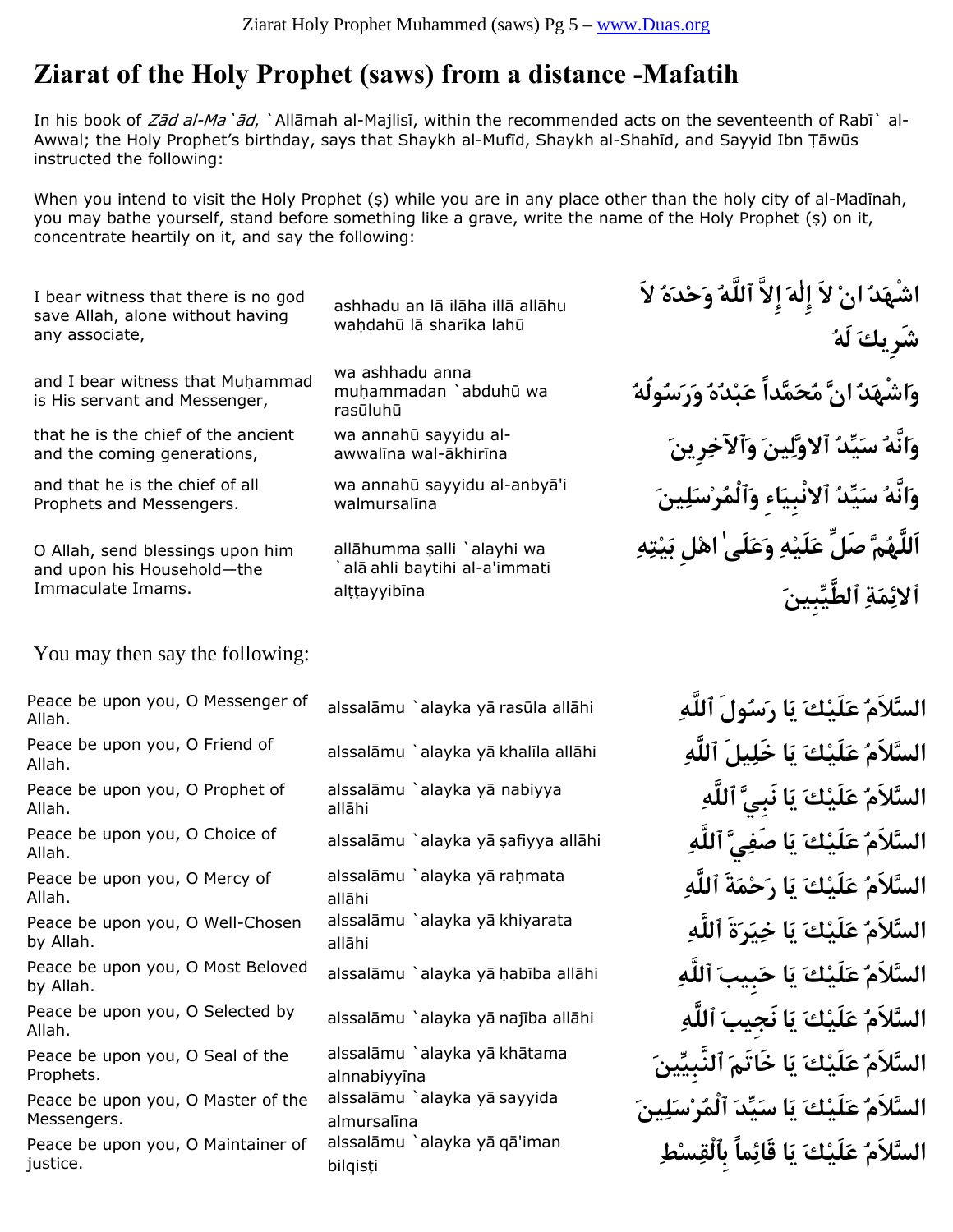Peace be upon you, O introducer of goodliness.

Peace be upon you, O core of Divine Inspiration and Revelation.

Peace be upon you, O conveyor on behalf of Allah.

Peace be upon you, O light-giving torch.

good tidings (to the believers).

(against Allah's chastisement). warns (against violating Allah's commands).

Peace be upon you, O Allah's Light that spreads luminosity.

Peace be upon you and upon your Household—the pure, immaculate,

Peace be upon you and upon your grandfather, `Abd al-Muttalib,

peace be upon your mother, Aminah the daughter of Wahab.

Peace be upon your (paternal) uncle, Hamzah, the master of martyrs.

Peace be upon your uncle, al- Abbas the son of `Abd al-Muttalib.

Peace be upon your uncle and your guardian, Abū-Țālib.

Peace be upon your cousin, Ja`far the flying in the gardens of the Paradise of Eternity.

alssalāmu `alayka yā fātiḥa alkhayri

alssalāmu `alayka yā ma`dina alwahyi walttanzīli

alssalāmu `alayka yā muballighan `ani allāhi alssalāmu `alayka ayyuhā alssirāju almunīru

alssalāmu `alayka yā nūra allāhi alladhī yustadā'u bihī

alssalāmu `alayka wa `alā ahli baytika alttayyibīna alttāhirīna

alssalāmu `alayka wa `alā jaddika `abdi almuttalibi

alssalāmu `alā ummika āminata binti wahabin

alssalāmu `alā `ammika hamzata sayyidi alshshuhadā'i

alssalāmu `alā `ammika al`abbāsi bni `abdi almuttalibi

alssalāmu `alā `ammika wa kafīlika abī tālibin

alssalāmu `alā ibni `ammika ja`farin alttayyāri fī jināni alkhuldi

 **السَّلاَمُ عَلَيْكَ يَا فَاتِحَ ٱلْخَيْرِ السَّلاَمُ عَلَيْكَ يَا مَعْدِنَ ٱلوَحْيِ وَٱلتَّنْزِيلِ السَّلاَمُ عَلَيْكَ يَا مُبَلِّغاً عَنِ ٱللَّهِ السَّلاَمُ عَلَيْكَ ايُّهَا ٱلسِّرَاجُ ٱلْمُنِيرُ** alssal¡mu `alayka y¡ mubashshiru **ُشِّرَبُم اَي َكْلَيَع ُالسَّلاَم** Peace be upon you, O conveyor of alssal¡mu `alayka y¡ nadh¢ru **ُيرِنَذ اَي َكْلَيَع ُالسَّلاَم** Peace be upon you, O warner alssal¡mu `alayka y¡ mundhiru **ُرِنْذُم اَي َكْلَيَع ُالسَّلاَم** Peace be upon you, O he who **السَّلاَمُ عَلَيْكَ يَا نُورَ ٱللَّهِ ٱلَّذِي يُسْتَضَاءُ بِهِ السَّلاَمُ عَلَيْكَ وَعَلَىٰ اهْلِ بَيْتِكَ ٱلطَّيِّبِينَ ٱلطَّاهِرِينَ** guides, and rightly guided. alh¡d¢na almahdiyy¢na **َيِّينِدْهَٱلْم َينِادَٱلْه السَّلاَمُ عَلَيْكَ وَعَلَىٰ جَدِّكَ عَبْدِ ٱلْمُطَّلِبِ** wa `al¡ **ِٱللَّه ِدْبَع َبِيكا ٰلَىَعَو** and upon your father, `Abdull¡h. ab¢ka `abdi all¡hi **السَّلاَمُ عَلَىٰ امِّكَ آمِنَةَ بِنْتِ وَهَبٍ السَّلاَمُ عَلَىٰ عَمِّكَ حَمْزَةَ سَيِّدِ ٱلشُّهَدَاءِ السَّلاَمُ عَلَىٰ عَمِّكَ ٱلعَبَّاسِ بْنِ عَبْدِ ٱلْمُطَّلِبِ السَّلاَمُ عَلَىٰ عَمِّكَ وَكَفِيلِكَ ابِي طَالِبٍ السَّلاَمُ عَلَىٰ ٱبْنِ عَمِّكَ جَعْفَرٍ ٱلطَّيَّارِ فِي جِنَانِ ٱلْخُلْدِ**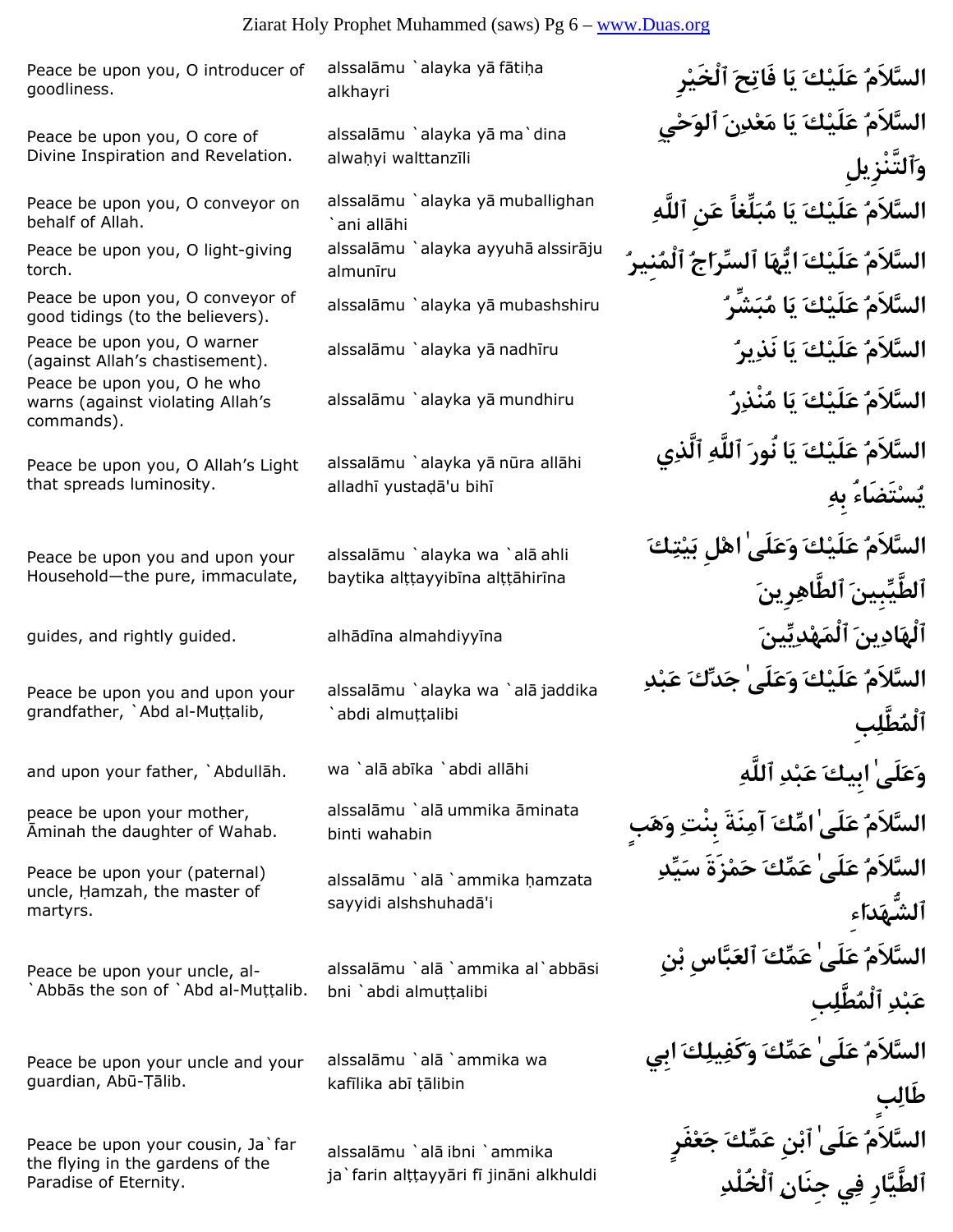# Ziarat Holy Prophet Muhammed (saws) Pg 7 – www.Duas.org

| Peace be upon you, O Muhammad<br>(the praised).                                                     | alssalāmu `alayka yā muhammadu                                      | السَّلاَمُ عَلَيْكَ يَا مُحَمَّدُ                                          |
|-----------------------------------------------------------------------------------------------------|---------------------------------------------------------------------|----------------------------------------------------------------------------|
| Peace be upon you, O Ahmad (the<br>more praised).                                                   | alssalāmu `alayka yā aḥmadu                                         | السَّلاَمُ عَلَيْكَ يَا احْمَدُ                                            |
| Peace be upon you, O Argument of<br>Allah against the past and coming<br>generations,               | alssalāmu `alayka yā hujjata allāhi<br>alā al-awwalīna wal-ākhirīna | السَّلاَمُ عَلَيْكَ يَا حُجَّةَ اللَّهِ عَلَىٰ<br>ٱلاوَّلِينَ وَٱلآخِرِينَ |
| foremost to the obedience to the<br>Lord of the worlds,                                             | walssābiga ilā tā`ati rabbi<br>al`ālamīna                           | وَٱلسَّابِقَ إِلَىٰ طَاعَةِ رَبِّ ٱلعَالَمِينَ                             |
| prevailing over His Messengers,                                                                     | walmuhaymina `alā rusulihī                                          | وَٱلْمُهَيْمِنَ عَلَىٰ رُسُلِهِ                                            |
| last of His Prophets,                                                                               | walkhātima li'anbiyā'ihī                                            | وَٱلْخَاتِمَ لِا ۖ نُبِيَائِهِ                                             |
| witness over all His creatures,                                                                     | walshshāhida `alā khalqihī                                          | وَٱلشَّاهِدَ عَلَىٰ خَلْقِهِ                                               |
| interceder to Him,                                                                                  | walshshafi`a ilayhi                                                 | وَٱلشَّفِيعَ إِلَيْهِ                                                      |
| firmly established with Him,                                                                        | walmakīna ladayhi                                                   | وَٱلْمَكِينَ لَدَيْهِ                                                      |
| obeyed in His Kingdom,                                                                              | walmuță `a fī malakūtihī                                            | وَٱلْمُطَاعَ فِي مَلَكُوتِهِ                                               |
| winner of the most praised<br>qualities,                                                            | al-aḥmada min al-awṣāfi                                             | ألاحْمَدَ مِنَ ٱلاوْصَافِ                                                  |
| holder of the most praised honors,                                                                  | almuhammada lisā'iri al-ashrāfi                                     | ٱلمُحَمَّدَ لِسَائِرِ ٱلاشْرَافِ                                           |
| honored by the Lord,                                                                                | alkarīma `inda alrrabbi                                             | ٱلكَرِيمَ عِنْدَ ٱلرَّبِّ                                                  |
| addressee (by Almighty Allah) from<br>behind the (Divine) Veils,                                    | walmukallama min warā'i alhujubi                                    | وَٱلْمُكَلِّمَ مِنْ وَرَاء ٱلْحُ                                           |
| most advanced in position,                                                                          | alfā'iza bilssibāqi                                                 | ٱلفَائِزَ بِالسَبَاقِ                                                      |
| and unovertakable.                                                                                  | walfā'ita `an allihāqi                                              | وَٱلفَائِتَ عَنِ ٱللِّحَاقِ                                                |
| I greet you with the greeting of him<br>who acknowledges your right (that<br>is incumbent upon us), | taslīma `ārifin bihaqqika                                           | ّيمَ عَارفٍ بحَقِّكَ                                                       |
| who confesses of his shortcoming in<br>carrying out his duty towards you,                           | mu`tarifin bilttaqşīri fī qiyāmihī<br>biwājibika                    | ِفٍ بِالتقصِيرِ فِي قِيَامِهِ                                              |
| who does not discuss your limitless<br>virtues,                                                     | ghayri munkirin mā intahā ilayhi<br>min fadlika                     | غَيْرِ مُنْكِرٍ مَا ٱنْتَهَىٰ إِلَيْهِ مِنْ                                |
| who is sure that you will have more<br>rewards from your Lord,                                      | mūqinin bilmazīdāti min rabbika                                     | مُوْقِنِ بِٱلْمَزِيدَاتِ مِنْ رَبِّكَ                                      |
| who believes in the Book that was<br>revealed to you,                                               | mu'minin bilkitābi almunzali<br>`alayka                             | مُؤْمِنِ بِٱلكِتَابِ ٱلْمُنْزَلِ عَلَيْكَ                                  |
| who deems lawful all that which<br>you deemed lawful,                                               | muhallilin halalaka                                                 | مُحَلِّل حَلالَكَ                                                          |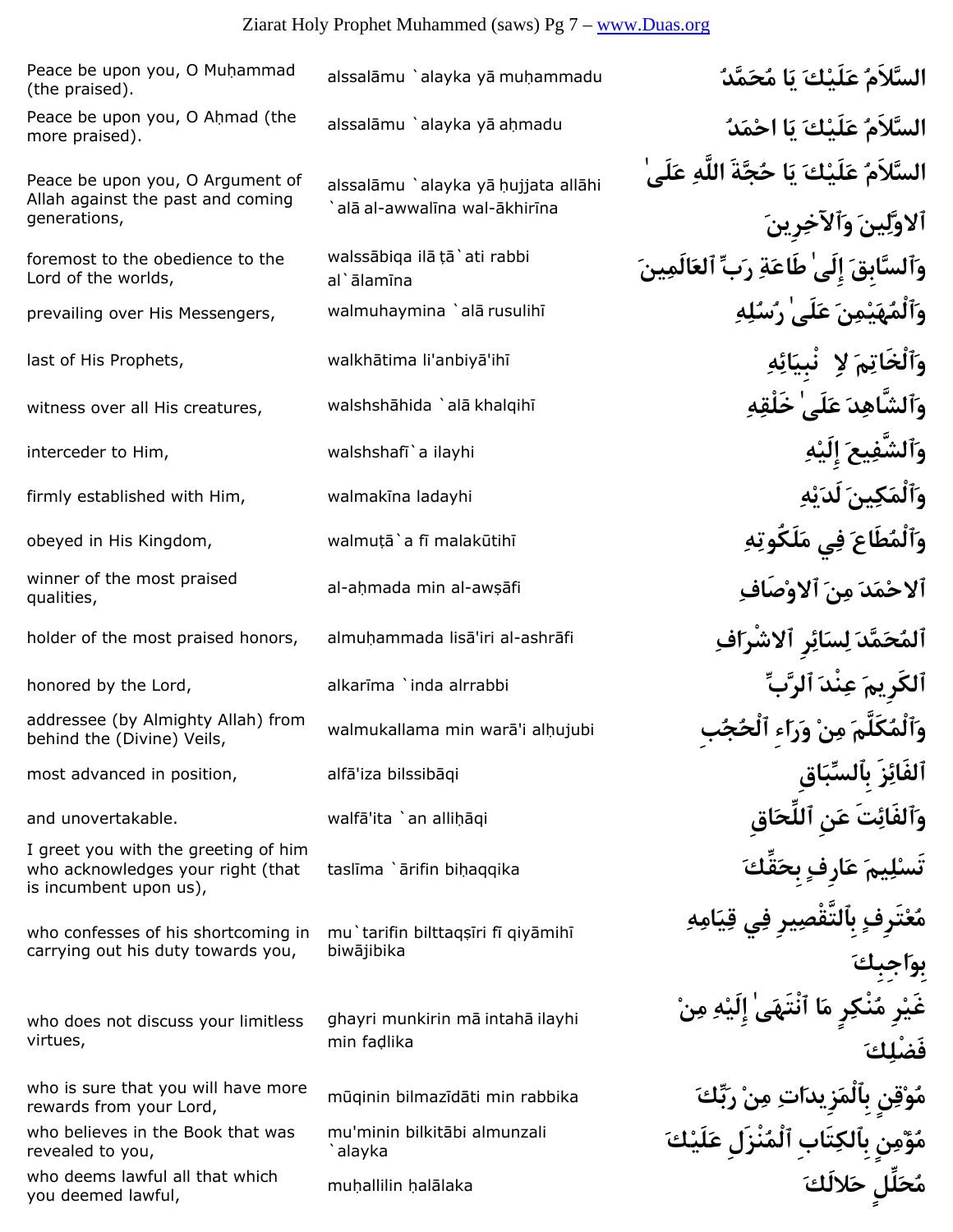mu¦arrimin ¦ar¡maka **َكَامَرَح رِّمٍَحُم** and who deems unlawful all that which you deemed unlawful. O Messenger of Allah, I bear

witness—and I join everyone who bears witness

everyone who may deny it—

that you conveyed the messages of your Lord (flawlessly),

commanded to convey,

called to the way of Him with excellent wisdom and fair exhortation,

fulfilled the duty with which you were commissioned,

you, verily, were compassionate to the believers,

and you worshipped Allah sincerely until death came upon you.

Therefore, Almighty Allah has exalted you to the most honorable position of the ennobled ones,

intimate servants of Him,

and to the most exalted ranks of the Messengers where none can come up with you,

obtaining your rank.

All praise be to Allah Who saved us from perdition through you,

ashhadu yā rasūla allāhi ma`a kulli shāhidin

annaka gad ballaghta risālāti rabbika

wa da`awta ilā sabīlihī bilhikmati walmaw`izati alhasanati aljamīlati

wa addayta alhaqqa alladhī kāna `alayka

wa annaka qad ra'ufta bilmu'minīna

wa `abadta allāha mukhlisan hattā atāka alyagīnu

fabalagha allāhu bika ashrafa mahalli almukarramīna

wa arfa`a darajāti almursalīna haythu lā yalhaquka lāhiqun

alhamdu lillāhi alladhī istangadhanā bika min alhalakati

 **اشْهَدُ يَا رَسُولَ ٱللَّهِ مَعَ كُلِّ شَاهِدٍ** and also bear witness rather than wa ataḥammaluhā `an kulli jāḥidin **وَا تَحَمَّلُهَا عَنْ كُلِّ جَاحِدِ انَّكَ قَدْ بَلَّغْتَ رِسَالاَتِ رَبِّكَ** offered your nation good advice, wa na¥a¦ta li'ummatika **َكِمَّتِلا تَْنَصَحَو** strove in the way of your Lord, wa j¡hadta f¢ sab¢li rabbika **َبِّكَر بِيلَِس يِف تَْدَاهَجَو** expounded openly what you were wa sada`ta bi'amrihī **where we are well as an open to convey,**<br>commanded to convey, wa¦tamalta al-adh¡ **ِنْبِهَج يِف ٰذَىٱلا لْتََتَمْٱحَو** stood harm for the sake of Him, f¢ janbih¢ **وَدَعَوْتَ إِلَىٰ سَبِيلِهِ بِٱلْحِكْمَةِ وَٱلْمَوْعِظَةِ ٱلْحَسَنَةِ ٱلْجَمِيلَةِ وَادَّيْتَ ٱلحَقَّ ٱلَّذِي كَانَ عَلَيْكَ وَانَّكَ قَدْ رَؤُفْتَ بِٱلْمُؤْمِنِينَ** strong against the unbelievers, wa ghalu¨ta `al¡ alk¡fir¢na **َرِينِٱلكَاف ٰلَىَع غَلُظْتََو وَعَبَدْتَ ٱللَّهَ مُخْلِصاً حَتَّىٰ اتَاكَ ٱليَقِينُ فَبَلَغَ ٱللَّهُ بِكَ اشْرَفَ مَحَلِّ ٱلْمُكَرَّمِينَ** wa a`l¡ man¡zili almuqarrab¢na **َقَرَّبِينُٱلْم نَازِلَِم ٰلَىْعاَو** to the most elevated place of the **وَارْفَعَ دَرَجَاتِ ٱلْمُرْسَلِينَ حَيْثُ لاَ يَلْحَقُكَ لاَحِقٌ** none can excel you, wa l¡ yaf£quka f¡'iqun **ٌقِفَائ َيفُوقُك لاََو** none can overtake you, wa l¡ yasbiquka s¡biqun **ٌابِقَس َبِقُكْسَي لاََو** wa la ya§ma`u f¢ idr¡kika §¡mi`un **ٌعِطَام َكِاكَرْإِد يِف ُعَطْمَي لاََو** and none can even think of **الْحَمْدُ لِلَّهِ ٱلَّذِي ٱسْتَنْقَذَنَا بِكَ مِنَ**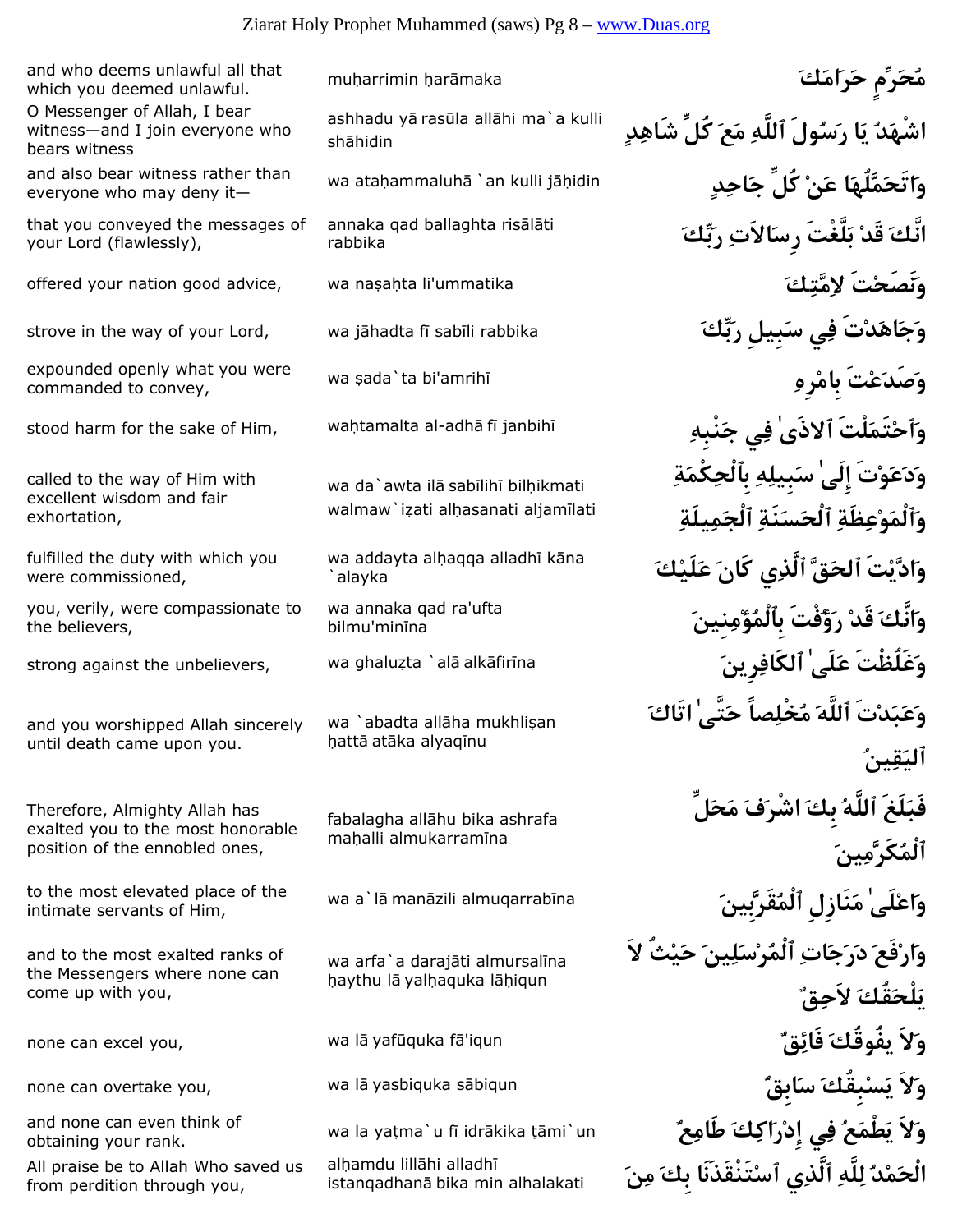through you,

and Who lit our darkness through you.

O Messenger of Allah, may Allah reward you, for you are His envoy, with the best rewarding that He has ever conferred upon a prophet on behalf of his people

to whom He has sent him.

May Allah accept my father and my mother as ransoms for you, O Messenger of Allah. I am visiting you for I acknowledge your right (that is incumbent upon us),

I know for sure about the straying off (from the right path) of those who dissent from you and from your Household,

and I admit the true guidance that you follow (and lead to).

May Allah accept my father, my mother, me, my family, my property, and my sons as ransoms for you!

Let me invoke Almighty Allah's blessings upon you in the same way as Allah did send blessings upon you

and so did His angels, Prophets, and Messengers;

such blessings that are consecutive, abundant,

continuous, incessant, infinite, and unlimited.

May Allah send blessings upon you and upon your Household, the pure and immaculate, as much as you deserve.

wa nawwarana bika min alzzulumati

fajazāka allāhu yā rasūla allāhi min mab`ūthin afdala mā jāzānabiyyan `an ummatih¢

bi'abī anta wa ummī yā rasūla allāhi zurtuka `ārifan bihaqqika

mustabsiran bidalālati man khālafaka wa khālafa ahla baytika

bi'abī anta wa ummī wa nafsī wa ahlī wa mālī wa waladī

anā uşallī `alayka kamā şallā allāhu `alayka

wa şallā `alayka malā'ikatuhū wa anbiyā'uhū wa rusuluhū

salātan mutatābi`atan wāfiratan mutawāsilatan lā inqițā`a lahā wa lā amada wa lā ajala

şallā allāhu `alayka wa `alā ahli baytika alttayyibīna alttāhirīna kamā antum ahluhū

**ٱلْهَلَكَةِ** wa had¡n¡ bika min al¤¤al¡lati **ِٱلضَّلالَة َنِم َبِك انَاَدَهَو** Who guided us off misdirection **وَنَوَّرَنَا بِكَ مِنَ ٱلظُّلْمَةِ فَجَزَاكَ ٱللَّهُ يَا رَسُولَ ٱللَّهِ مِنْ مَبْعُوثٍ افْضَلَ مَا جَازَىٰ نَبِيّاً عَنْ امَّتِهِ** wa ras£lan `amman ursila ilayhi **ِهْإِلَي لَِسْار ْمَّنَع ولاًُسَرَو** or a messenger on behalf of those **بِابِي انْتَ وَامِّي يَا رَسُولَ ٱللَّهِ زُرْتُكَ عَارِفاً بِحَقِّكَ** I confess of your superiority, muqirran bifa¤lika **َكِبِفَضْل اًّرِقُم مُسْتَبْصِراً بِضَلالَةِ مَنْ خَالَفَكَ وَخَالَفَ اهْلَ بَيْتِكَ عَارِفاً بِٱلْهُدَىٰ ٱلَّذِي انْتَ عَلَيْهِ** alayhi `anta ¢alladh¡ bilhud rifan`¡ **بِابِي انْتَ وَامِّي وَنَفْسِي وَاهْلِي وَمَالِي وَوَلَدِي انَا اصَلِّي عَلَيْكَ كَمَا صَلَّىٰ ٱللَّهُ عَلَيْكَ وَصَلَّىٰ عَلَيْكَ مَلائِكَتُهُ وَانْبِيَاؤُهُ وَرُسُلُهُ صَلاةً مُتَتَابِعَةً وَافِرَةً مُتَوَاصِلَةً لاَ ٱنْقِطَاعَ لَهَا وَلاَ امَدَ وَلاَ اجَلَ صَلَّىٰ ٱللَّهُ عَلَيْكَ وَعَلَىٰ اهْلِ بَيْتِكَ ٱلطَّيِّبِينَ ٱلطَّاهِرِينَ كَمَا انْتُمْ اهْلُهُ**

You may then extend your hands (for supplicating) and say the following: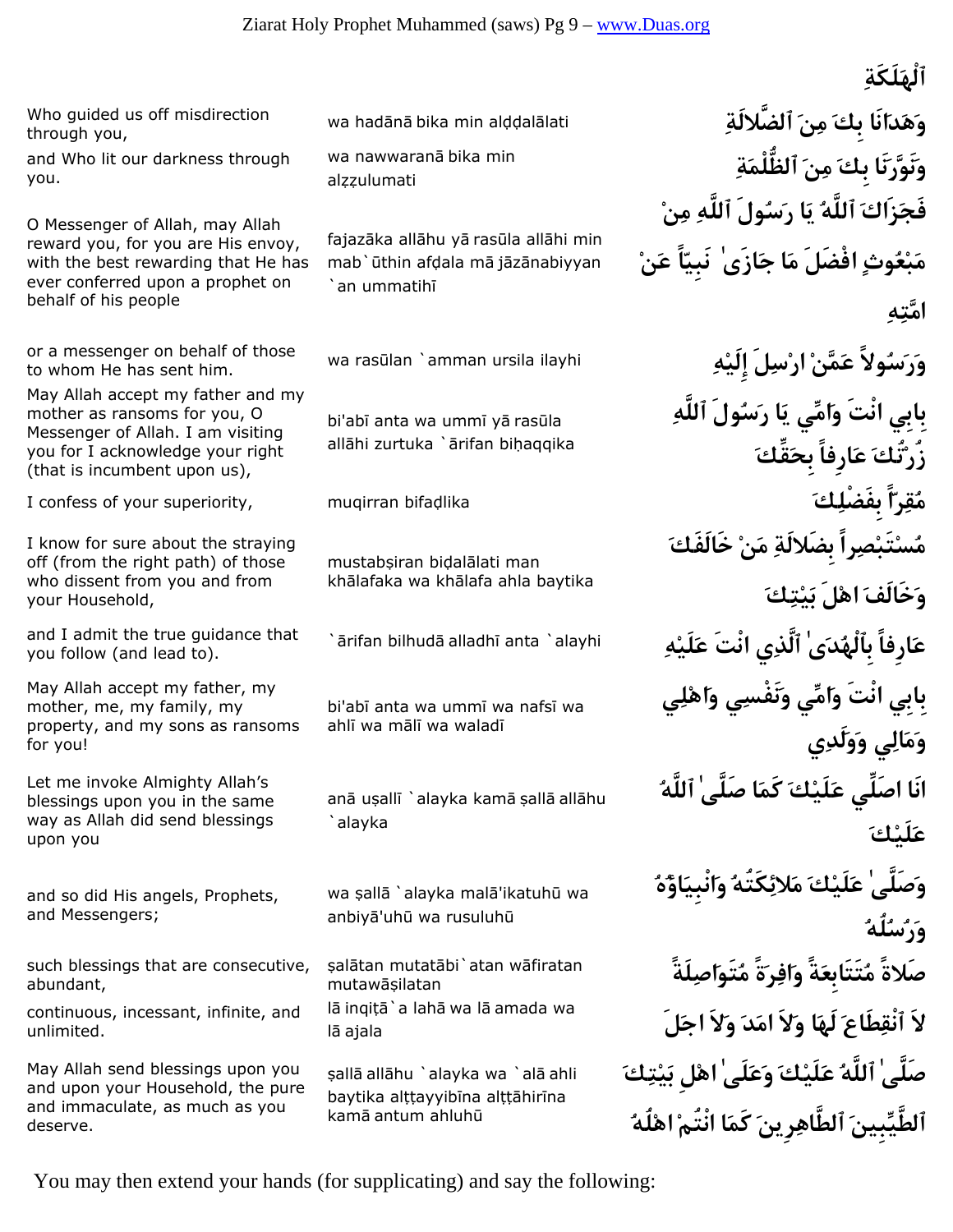#### Ziarat Holy Prophet Muhammed (saws) Pg 10 – www.Duas.org

O Allah, (please do) make You complete blessings,

and Your most honorable greetings, salutations,

as well as the blessings of Your archangels,

wa ahli alssam¡w¡ti wal-ara¤¢na **َينِضَرٱلاَو ِاتَاوَٱلسَّم لِْهاَو** the inhabitants of the heavens and the earth,

and (the blessings of) everyone who glorified You, O Lord of the worlds,

generations—

make all these pour forth upon Muhammad; Your servant, Your messenger,

wa mak¢nika wa najiyyika **َنَجِيِّكَو َينِكِكَمَو** Your firmly established (in truth), Your confidante,

Your elite, Your most beloved, wa najibika wa habibika

wa q¡'idi alkhayri walbarakati **ِكَةَرَٱلبَو رِْٱلْخَي ِدِقَائَو** the leader to goodliness and blessing,

allāhumma ij`al jawāmi`a salawātika **وَنَوَامِيَ بَرَكَاتِكَ** tika¡barak miya¡naw wa ,benedictions perfect Your Your most virtuous boons, wa fawāḍila khayrātika **in khayrātika** boons, wa fawāḍila khayrātika in khayrātika boon wa sharā'ifa tahiyyātika wa taslīmātika **وَكَرَامَاتِكَ وَرَحَمَاتِكَ** tika¡am¦ra wa tika¡m¡kar wa ,mercy and ,dignities wa salawāti malā'ikatika almuqarrabīna **وَائِكَ ٱلْمُرْسَلِينَ** ﴾ your commissioned Prophets, wa anbiyā'ika almursalīna **وَائِمَّتِكَ ٱلْمُنْتَجَبِينَ** na¢almuntajab immatika'a wa ,Imams elite Your Your righteous servants, wa `ib¡dika al¥¥¡li¦¢na **َينِحِٱلصَّال َكِادَبِعَو** wa man sabbaha laka ya rabba al`ālamīna mina al-awwal¢na wal-¡khir¢na **َرِينِٱلآخَو َينِوَّلٱلا َنِم** from the past and the coming `alā muḥammadin `abdika wa rasūlika Your witness, Your Prophet, wa sh¡hidika wa nabiyyika **َنَبِيِّكَو َكِدِشَاهَو** Your warner, Your trustee, wa nadh¢rika wa am¢nika **َينِكِماَو َيرِكِنَذَو** Your friend, Your choice, wa khal¢lika wa ¥afiyyika **َيِّكِصَفَو َكِيلِخَلَو** Your notable, Your elect, wa ¥afwatika wa kh¡¥¥atika **َكِخَاصَّتَو َكِتَصَفْوَو** Your well-chosen, Your mercy, wa kh¡li¥atika wa ra¦matika **َكِتَمْحَرَو َكِصَتِخَالَو وَخَيْرِ خِيَرَتِكَ مِنْ خَلْقِكَ** khalqika min khiyaratika khayri wa ,beings created Your of best the the Prophet of mercy, nabiyyi alrra¦mati **ِةَمْٱلرَّح نَبِيِّ** the storer of forgiveness, wa kh¡zini almaghfirati **ِةَرِغْفَٱلْم ِخَازِنَو**

 **اَللَّهُمَّ ٱجْعَلْ جَوَامِعَ صَلَوَاتِكَ وَشَرَائِفَ تَحِيَّاتِكَ وَتَسْلِيمَاتِكَ وَصَلَوَاتِ مَلائِكَتِكَ ٱلْمُقَرَّبِينَ وَمَنْ سَبَّحَ لَكَ يَا رَبَّ ٱلعَالَمِينَ** `**عَلَىٰ مُحَمَّدٍ عَبْدِكَ وَرَسُولِكَ**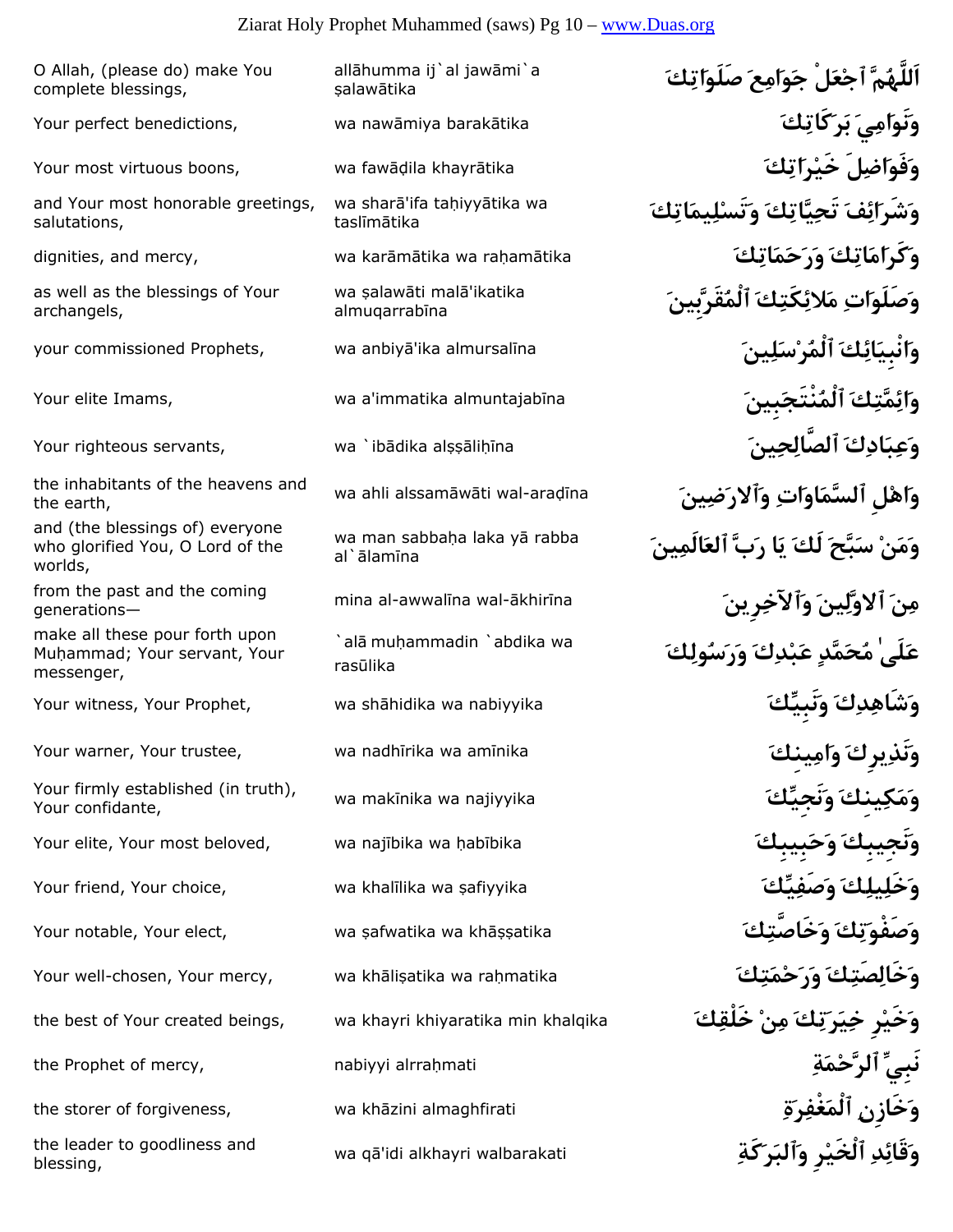| the savior of the servants (of<br>Almighty Allah) from perdition by<br>Your permission, | wa munqidhi al`ibādi mina<br>alhalakati bi'idhnika     |
|-----------------------------------------------------------------------------------------|--------------------------------------------------------|
| the caller of them to Your religion,                                                    | wa dā`īhim ilā dīnika                                  |
| the custodian by Your order,                                                            | alqayyimi bi'amrika                                    |
| the first Prophet to make the<br>covenant,                                              | awwali alnnabiyyīna mīthāqan                           |
| and the last Prophet to be sent (to<br>humanity),                                       | wa ākhirihim mab`athan                                 |
| whom You have immersed in the<br>ocean of virtue,                                       | alladhī ghamastahū fī baḥri<br>alfadīlati              |
| in the lofty rank,                                                                      | walmanzilati aljalīlati                                |
| in the elevated level,                                                                  | walddarajati alrrafi`ati                               |
| and in the exalted position;                                                            | walmartabati alkhatīrati                               |
| and whom You entrusted in the<br>pure loins                                             | wa awda`tahū al-așlāba alțțāhirata                     |
| and moved to the immaculate<br>wombs                                                    | wa naqaltahū minhā ilā al-arhāmi<br>almuțahharati      |
| out of Your kindness to him                                                             | lutfan minka lahū                                      |
| and Your compassion to him.                                                             | wa tahannnan minka `alayhi                             |
| In order to safeguard, to shield,                                                       | idh wakkalta lişawnihī wa hirāsatihī                   |
| to protect, and to defend him,                                                          | wa hifzihi wa hiyatatihi                               |
| You assigned, out of Your<br>omnipotence, a protective lookout<br>over him              | min qudratika `aynan `āṣimatan                         |
| to keep him from the impurities of<br>adultery                                          | hajabta bihā `anhu madānisa<br>al`ahri                 |
| and from the defects of fornication;                                                    | wa ma`ā'iba alssifāḥi                                  |
| thus, You raised the sights of the<br>servants through him                              | hattā rafa`ta bihī nawāzira al`ibādi                   |
| and revived the derelict lands                                                          | wa ahyayta bihi mayta albilādi                         |
| when You removed the screening<br>murk by the light of his birth                        | bi'an kashafta `an nūri wilādatihī<br>zulama al-astāri |
| and dressed Your Holy Precinct the<br>garments of brightness through<br>him.            | wa albasta haramaka bihi hulala al-<br>anwāri          |

 **وَمُنْقِذِ ٱلْعِبَادِ مِنَ ٱلْهَلَكَةِ بِإِذْنِكَ** the caller of them to Your religion, wa d¡`¢him il¡ d¢nika **َينِكِد ٰإِلَى ْيهِمِاعَدَو** alqayyimi bi'amrika **َرِكْمبِا الْقَيِّمِ** the custodian by Your order, awwali alnnabiyy¢na m¢th¡qan **يثَاقاًِم َٱلنَّبِيِّين وَّلِا** the first Prophet to make the wa ¡khirihim mab`athan **ثاًَعْبَم ْمِرِهِآخَو** and the last Prophet to be sent (to **ٱلَّذِي غَمَسْتَهُ فِي بَحْرِ ٱلفَضِيلَةِ** in the lofty rank, walmanzilati aljal¢lati **ِيلَةِلَٱلْج ِنْزِلَةَٱلْمَو وَٱلدَّرَجَةِ ٱلرَّفِيعَةِ** ati`¢alrraf walddarajati ,level elevated the in **وَٱلْمَرْتَبَةِ ٱلْخَطِيرَةِ** rati¢§alkha walmartabati; position exalted the in and wa awda`tah£ al-a¥l¡ba al§§¡hirata **ةََرِٱلطَّاه َصْلاَبٱلا ُتَهْعَدْواَو** and whom You entrusted in the **وَنَقَلْتَهُ مِنْهَا إِلَىٰ ٱلارْحَامِ ٱلْمُطَهَّرَةِ** out of Your kindness to him lu§fan minka lah£ **ُلَه َنْكِم لُطْفاً** and Your compassion to him. wa ta¦annnan minka `alayhi **ِهْلَيَع َنْكِم نُّناًَتَحَو** In order to safeguard, to shield, idh wakkalta li¥awnih¢ wa ¦ir¡satih¢ **ِهِتَاسَرِحَو ِنِهْصَوِل كَّلْتََو إِذْ** to protect, and to defend him, wa ¦if¨ih¢ wa ¦iy¡§atih¢ **ِهِاطَتَيِحَو ِهِفْظِحَو مِنْ قُدْرَتِكَ عَيْناً عَاصِمَةً** imatan¥ `¡aynan `qudratika min ¦**حَجَبْتَ بِهَا عَنْهُ مَدَانِسَ ٱلعَهْرِ** and from the defects of fornication; wa ma`¡'iba alssif¡¦i **ٱلسِّفَاحِ َبِائَعَمَو** ¦att¡ rafa`ta bih¢ naw¡¨ira al`ib¡di **ِادَبِٱلع َرِاظَنَو ِبِه تَْفَعَر ٰتَّىَح** thus, You raised the sights of the and revived the derelict lands wa a¦yayta bih¢ mayta albil¡di **ِٱلبِلاد تَْيَم ِبِه تَْيَيْحاَو بِانْ كَشَفْتَ عَنْ نُورِ وِلادَتِهِ ظُلَمَ ٱلاسْتَارِ وَالْبَسْتَ حَرَمَكَ بِهِ حُلَلَ ٱلانْوَارِ**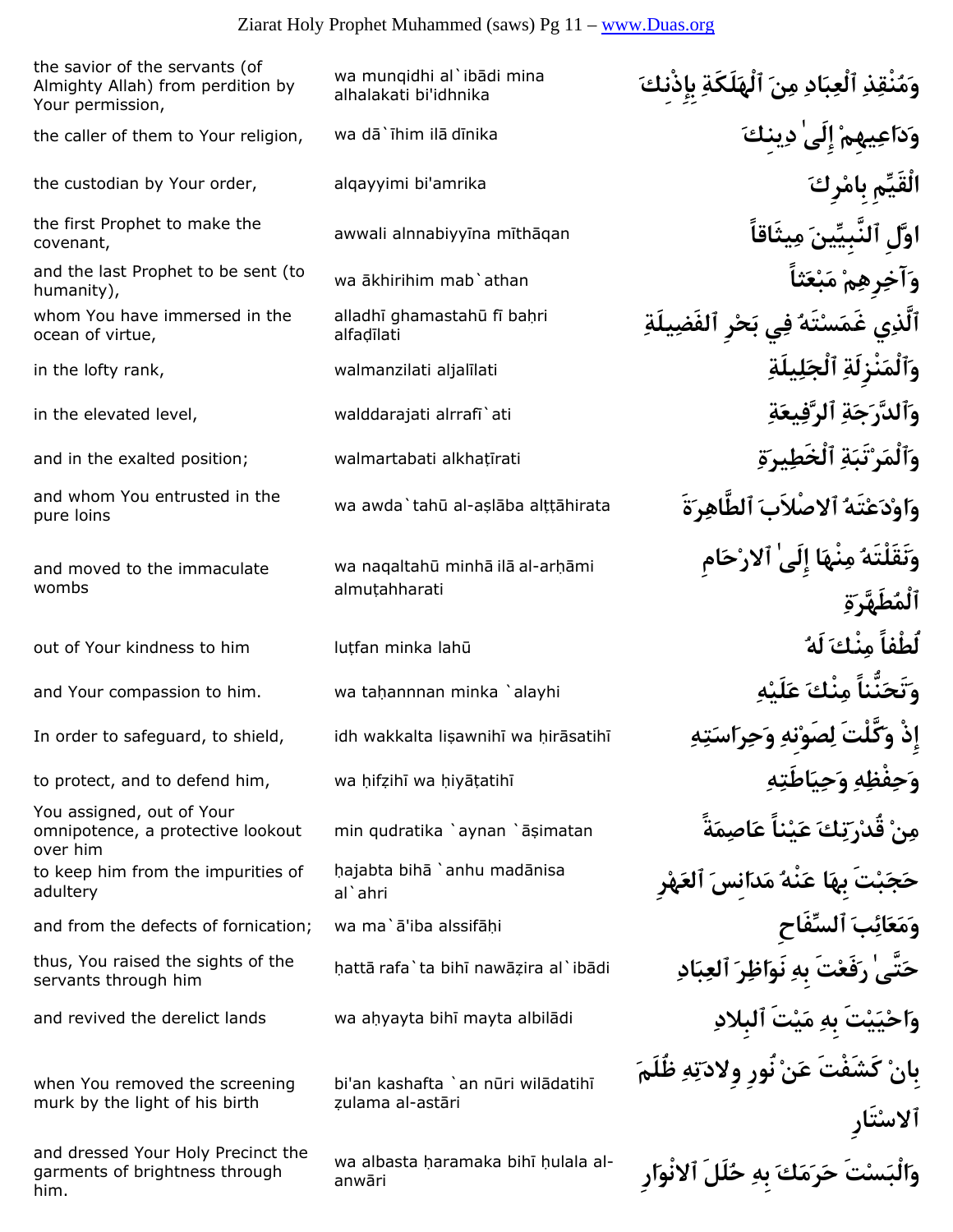O Allah, as You have given him exclusively the honor of this noble rank and the privilege of this great merit, ¥alli `alayhi kam¡ waf¡ bi`ahdika **َكِدْهَبِع ٰفَىَو اَكَم ِهْلَيَع صَلِّ**) please do) bless him for he fulfilled his covenant to You, conveyed all Your messages, wa ballagha ris¡l¡tika **َكِالاَتَرِس لَّغََبَو** fought against the infidels in order to prove Your Oneness, exterminated the womb of atheism in order to strengthen Your religion, and dressed himself the garb of misfortune in order to struggle against Your enemies. Hence, You have given him as recompense for any harm that inflicted him, any trickery that he faced aw kaydin a¦assa bih¢ **ِبِه سََّحا ٍدْكَي ْوا** min alfi'ati allat¢ ¦¡walat qatlah£ **ُقَتْلَه لَتَْاوَح يِٱلَّت ِئَةِٱلف َنِم** from the faction who tried to assassinate him; a merit that excels all other merits faḍīlatan tafūqu alfaḍā'ila **فَضِيلَةً تَفُوق**ُ ٱل**فَضَائِلَ** and due to which he possessed Your abundant gifts. In return, he hid his sadness, wa qad asarra al¦asrata **ةََرْسَٱلْح رََّسا ْقَدَو** wa akhf¡ **ةََٱلزَّفْر ٰخْفَىاَو** concealed his grief, alzzafrata swallowed the pang, wa tajarr`a alghu¥¥ata **ٱلغُصَّةَ َرَّعَتَجَو** and never did he violate the instructions of Your Revelation. O Allah, (please do) send blessings upon him and his Household blessings that You please for them, and convey our abundant greetings and compliments to him, and give us - from You on account of our loyalty to them - favors,

kindness,

allāhumma fakamā khasastahū bishrafi hādhihī almartabati alkarīmati

wa dhukhri hādhihī almanqabati al`azīmati

wa qātala ahla aljuhūdi  $\hat{a}$ alā tawhīdika

wa qata`a rahima alkufri fi i`zāzi dīnika

wa labisa thawba albalwa fi mujāhadati a`dā'ika

wa awjabta lahū bikulli adhan massahū

wa yamliku biha aljazila min nawalika

wa lam yatakhatta ma maththala lahū wahyuka

allāhumma şalli `alayhi wa `alā ahli baytihī şalatan tardāhālahum

wa balligh-hum minnā tahiyyatan kathīratan wa salāman wa ātinā min ladunka fī muwalātihim fadlan wa ihsānan

**اَللَّهُمَّ فَكَمَا خَصَصْتَهُ بِشرَفِ هٰذِهِ ٱلْمَرْتَبَةِ ٱلكَرِيمَةِ وَذُخْرِ هٰذِهِ ٱلْمَنْقَبَةِ ٱلعَظِيمَةِ وَقَاتَلَ اهْلَ ٱلْجُحُودِ عَلَىٰ تَوْحِيدِكَ وَقَطَعَ رَحِمَ ٱلكُفْرِ فِي إِعْزَازِ دِينِكَ وَلَبِسَ ثَوْبَ ٱلبَلْوَىٰ فِي مُجَاهَدَةِ اعْدَائِكَ وَاوْجَبْتَ لَهُ بِكُلِّ اذَىٰ مَسَّهُ وَيَمْلِكُ بِهَا ٱلْجَزِيلَ مِنْ نَوَالِكَ وَلَمْ يَتَخَطَّ مَا مَثَّلَ لَهُ وَحْيُكَ اَللَّهُمَّ صَلِّ عَلَيْهِ وَعَلَىٰ اهْلِ بَيْتِهِ صَلاةً تَرْضَاهَا لَهُمْ وَبَلِّغْهُمْ مِنَّا تَحِيَّةً كَثِيرَةً وَسَلاَماً وَآتِنَا مِنْ لَدُنْكَ فِي مُوَالاَتِهِمْ**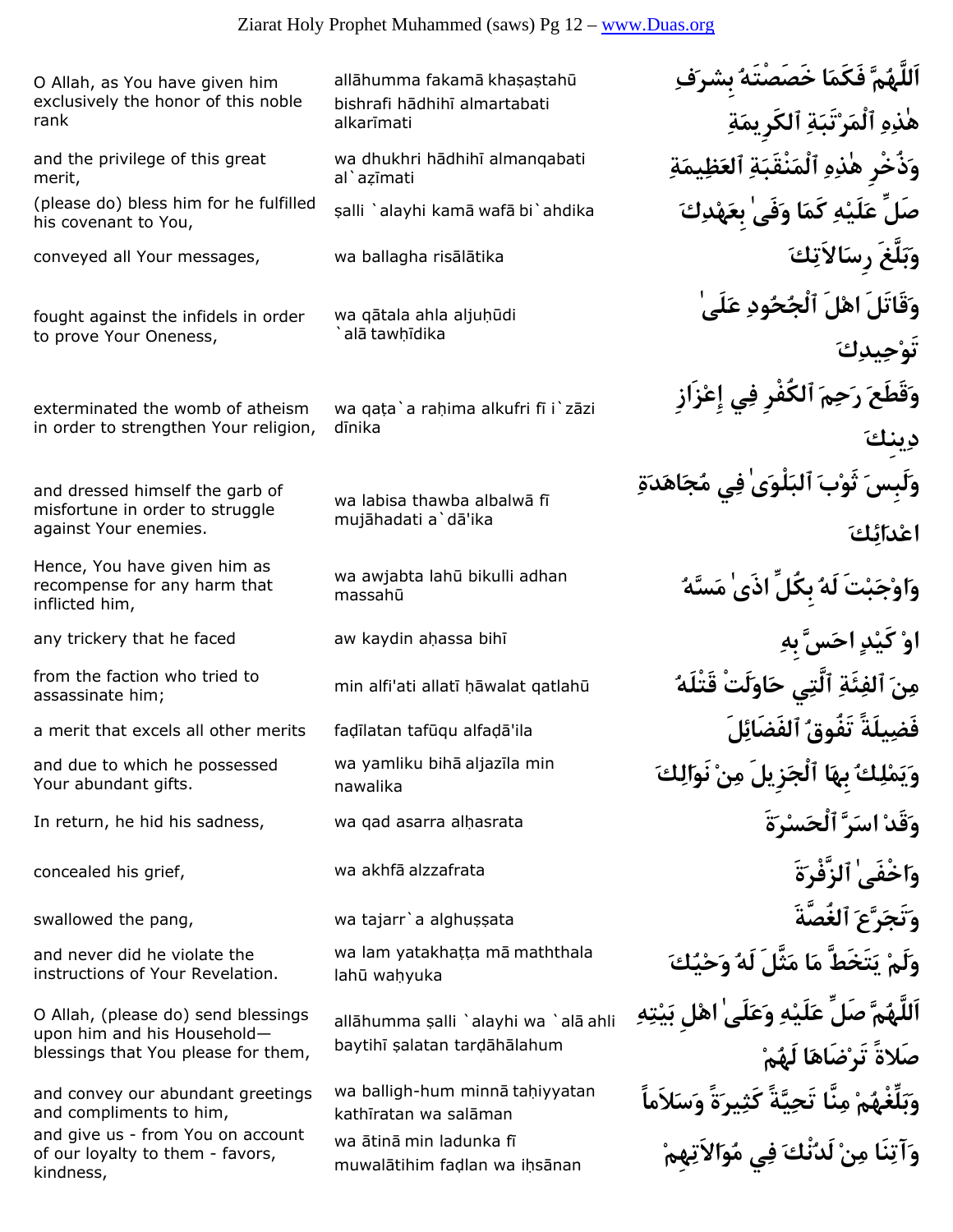innaka dhulfa¤li al`a¨¢mi **يمِِظَٱلع ٱلفَضْلِ ذُو َإِنَّك** Verily, You are the Lord of great favor.

You may then offer a four unit prayer, each two alone, and recite any Sūrah you want. At accomplishment, you may say the Tasbih al-Zahrā' litany and then say the following:

O Allah, You have said to Your Prophet Muhammad-

Household:

"And had they, when they were unjust to themselves,

of Allah

asked forgiveness for them,

they would have found Allah Oftreturning (to mercy), Merciful."

I was not present at the age of Your Messenger—peace be upon him and his Household.

O Allah, I have visited him desiring, repenting from my ill deeds,

imploring forgiveness of my sins, we must

confessing of my having committed these sins although You know them more than I do, and turning my face towards You in the name of Your Prophet, the Prophet of Mercy—

and his Household.

O Allah, in the name of Muhammad and his Household, (please do) make me illustrious

in this world as well as the Next World and one of those brought near to You.

allāhumma innaka gulta linabiyyika muhammadin

anfusahum

lawajadū allāha tawwāban rahīman

wa lam ahdur zamāna rasūlika `alayhi wa ālihī alssalāmu

allāhumma wa qad zurtuhū rāghiban tā'iban min sayyi'i `amal¢

wa mustaghfiran laka min

wa mugirran laka biha wa anta a`lamu bihā minnī

wa mutawajjihan ilayka binabiyyika nabiyyi alrrahmati

faj`alnī allāhumma bimu¦ammadin wa ahli baytihī `indaka wajīhan

fi alddunyā wal-ākhirati wa min almuqarrabīna

**فَضْلاً وَإِحْسَاناً** mercy, and forgiveness. wa raḥmatan wa ghufrānan **انترنت التابعية بِهِ انتشار ال**عَمْلَةَ **وَغُفْرَ اناً** 

 **اَللَّهُمَّ إِنَّكَ قُلْتَ لِنَبِيِّكَ مُحَمَّدٍ** ¥all¡ all¡hu `alayhi wa ¡lihi **:ِهِآلَو ِهْلَيَع ُٱللَّه ٰصَلَّى** may Allah bless him and his £alam ¨idh annahum walaw**» وَلَوْ انَّهُمْ إِذْ ظَلَمُوٱ انْفُسَهُمْ** j¡'£ka fastaghfar£ all¡ha **َٱللَّه وٱُتَغْفَرْفَٱس َوكُاؤَج** come to you and asked forgiveness and the Messenger had (also) wastaghfara lahumu alrrasūlu **وَٱسْتَغْفَرَ لَهُمُ ٱلرَّسُولُ لَوَجَدُوٱ ٱللَّهَ تَوَّاباً رَحِيماً.» وَلَمْ احْضُرْ زَمَانَ رَسُولِكَ عَلَيْهِ وَآلِهِ ٱلسَّلاَمُ اَللَّهُمَّ وَقَدْ زُرْتُهُ رَاغِباً تَائِباً مِنْ سَيِّءِ عَمَلِي وَمُسْتَغْفِراً لَكَ مِنْ ذُنُوبِي وَمُقِرّاً لَكَ بِهَا وَانْتَ اعْلَمُ بِهَا مِنِّي وَمُتَوَجِّهاً إِلَيْكَ بِنَبِيِّكَ نَبِيِّ ٱلرَّحْمَةِ** ¥alaw¡tuka `alayhi wa ¡lih¢ **ِهِآلَو ِهْلَيَع َاتُكَصَلَو** may Your blessings be upon him **فَٱجْعَلْنِي ٱللَّهُمَّ بِمُحَمَّدٍ وَاهْلِ بَيْتِهِ عِنْدَكَ وَجِيهاً فِي ٱلدُّنْيَا وَٱلآخِرَةِ وَمِنَ ٱلْمُقَرَّبِينَ** O Mu¦ammad! y¡ mu¦ammadu **ُمَّدَحُم اَي**

O Messenger of Allah! y¡ ras£la all¡hi **ِٱللَّه ولَُسَر اَي**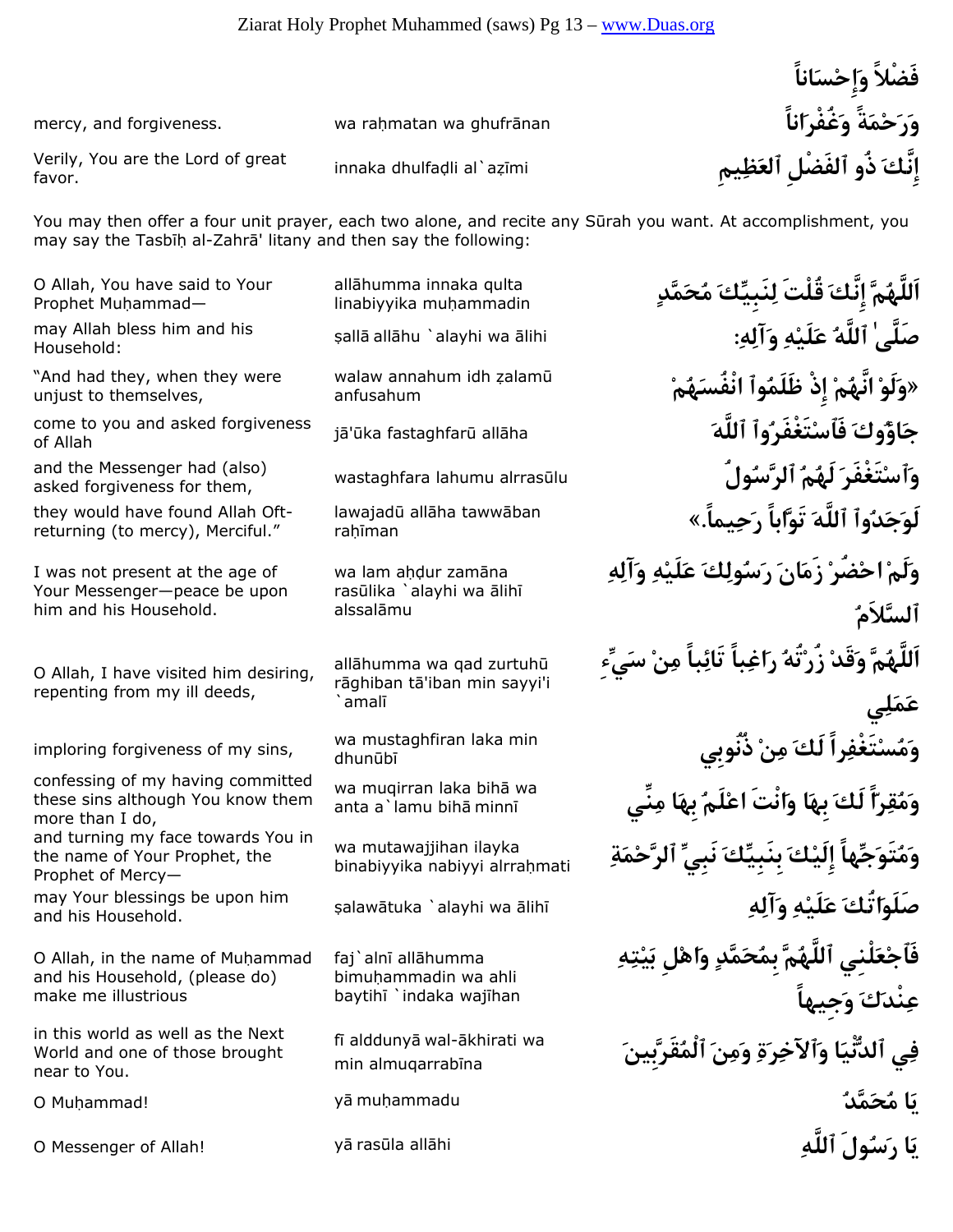### Ziarat Holy Prophet Muhammed (saws) Pg 14 – www.Duas.org

bi'ab¢ anta wa umm¢ **امِّيَو نْتَا بِيبِا** May Allah accept my father and mother as ransoms for you!

Allah!

In Your name do I turn my face towards Allah, my and your Lord,

Therefore, be my interceder before your and my Lord,

for my Lord, the Master, is the best besought

May peace be upon you and upon your Household.

O Allah, (please do) confer upon me with forgiveness, mercy,

and sustenance that is outgoing, good, and beneficial from Your Presence in the same way as You conferred

upon him who came to Your Prophet, Muhammad, when he was alive,

and his Household,

and confessed of his sins.<br>Iahū bidhunūbihī

to forgive him.

and his Household.

And You did forgive him out of Your mercy, O most Merciful of all those who show mercy.

O Allah, I now put my hope in You, please You,

innī atawajjahu bika ilā allāhi rabbika wa rabbī

fakun lī shafī`an`inda rabbika wa rabbī fani`ma almas'ūlu almawlā rabbī

`alayka wa `alā ahli baytika alssalāmu

allāhumma wa awjib lī minka almaghfirata walrrahmata

walrrizga alwāsi`a alttayyiba alnnāfi`a

kamā awjabta liman atā nabiyyaka muhammadan

wa huwa hayyun fa'agarra

faghafarta lahū birahmatika yā arhama alrrāhimīna

allāhumma wa gad ammaltuka wa rajawtuka

O Prophet of Allah! y¡ nabiyya all¡hi **ِٱللَّه نَبِيَّ اَي** y¡ sayyida khalqi all¡hi **ِٱللَّه خَلْقِ َيِّدَس اَي** O chief of all created beings of **إِنِّي اتَوَجَّهُ بِكَ إِلَىٰ ٱللَّهِ رَبِّكَ وَرَبِّي** so that He may forgive my sins, liyaghfira l¢ dhun£b¢ **ذُنُوبِي يِل َرِغْفَيِل وَيَتَقَبَّلَ مِنِّي عَمَلِي** ¢amal `¢minn yataqabbala wa ,deeds my accept **وَيَقْضِيَ لِي حَوَائِجِي** ¢ij¡'aw ¦¢l iya¤yaq wa .requests my settle and **فَكُنْ لِي شَفِيعاً عِنْدَ رَبِّكَ وَرَبِّي فَنِعْمَ ٱلْمَسْؤُولُ ٱلْمَوْلَىٰ رَبِّي** and You are the best interceder. wa ni`ma alshshaf¢`u anta **نْتَا ُيعِٱلشَّف َمْنِعَو** O Mu¦ammad! y¡ mu¦ammadu **ُمَّدَحُم اَي** `**عَلَيْكَ وَعَلَىٰ اهْلِ بَيتِكَ ٱلسَّلاَمُ اَللَّهُمَّ وَاوْجِبْ لِي مِنْكَ ٱلْمَغْفِرَةَ وَٱلرَّحْمَةَ وَٱلرِّزْقَ ٱلوَاسِعَ ٱلطَّيِّبَ ٱلنَّافِعَ كَمَا اوْجَبْتَ لِمَنْ اتَىٰ نَبِيِّكَ مُحَمَّداً** ¥alaw¡tuka `alayhi wa ¡lih¢ **ِهِآلَو ِهْلَيَع َاتُكَصَلَو** may your blessings be upon him **وَهُوَ حَيٌّ فَاقَرَّ لَهُ بِذُنُوبِهِ** wastaghfara lah£ ras£luka **َولُكُسَر ُلَه َتَغْفَرْٱسَو** Thus, Your Messenger prayed You `alayhi wa ¡lih¢ alssal¡mu **ُٱلسَّلاَم ِهِآلَو ِهْلَيَع** May your blessings be upon him **فَغَفَرْتَ لَهُ بِرَحْمَتِكَ يَا ارْحَمَ ٱلرَّاحِمِينَ اَللَّهُمَّ وَقَدْ امَّلْتُكَ وَرَجَوْتُكَ**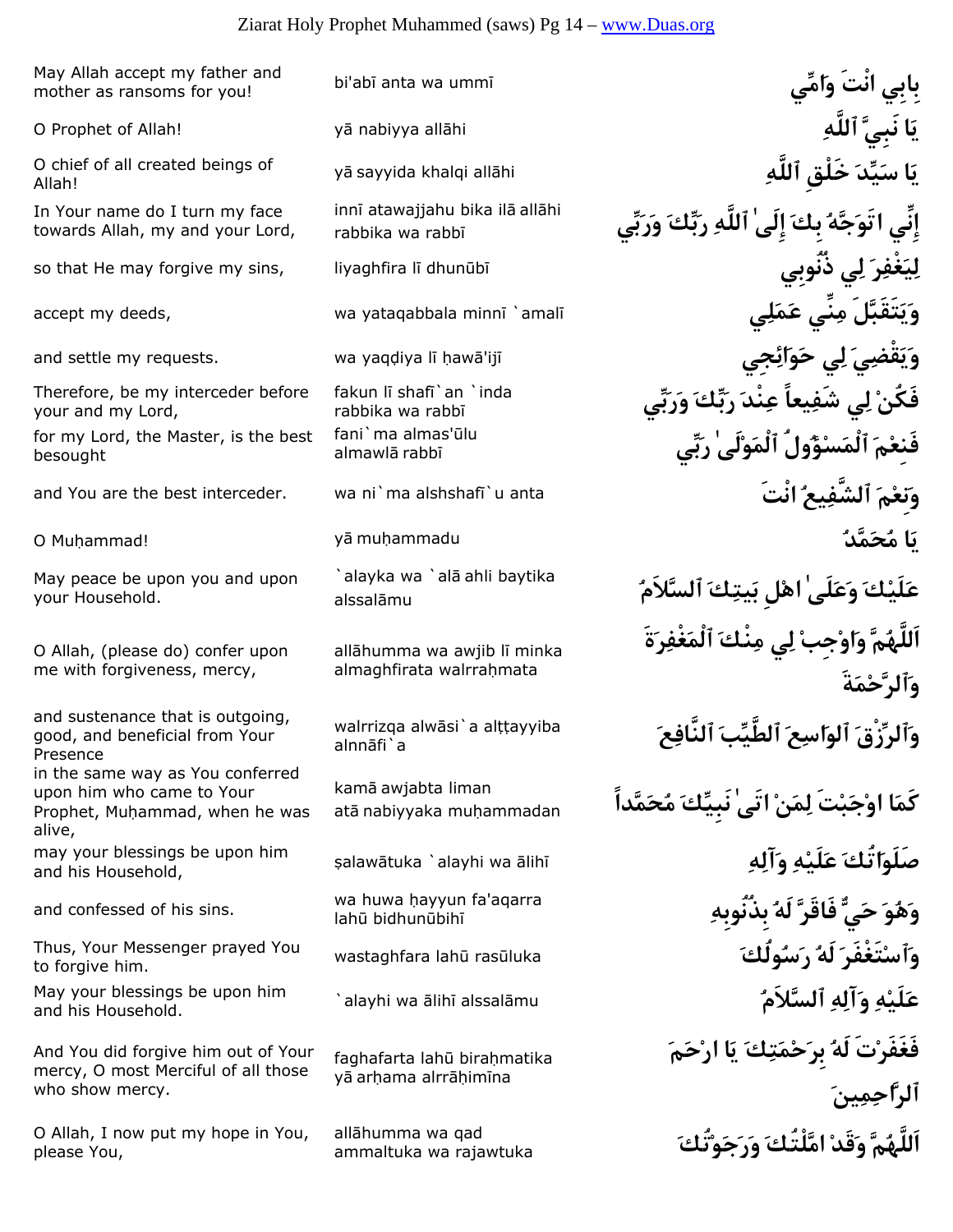desire for You other than anyone else,

and hope for Your abundant reward thawabika

while I confess of my sins and I do not deny them,

I repent to You from whatever I have committed,

and I seek refuge with You from this position

against the deeds that I have committed

although You, firstly, had introduced them to me as prohibited, warned me against committing them,

and threatened me with Your punishment if I would violate.

wa a`£dhu bikarami wajhika **َهِكْجَو مَِبِكَر وذُُعاَو** And I seek shelter with the nobility of Your Face

lest You impose upon me the situation of disgrace and humility

exposed,

the secrets and scandals will be disclosed,

fear;

on the day of regret and remorse, walnnadāmati

the day the measure of which is fifty thousand years,

yawma tarjufu alrr¡jifatu **ٱلرَّاجِفَةُ ُفُجْتَر َمْوَي** the day on which the quaking land shall quake

tatba`uh¡ alrr¡difatu **فَةُِٱلرَّاد اَهُعَتَتْب** followed by oft-repeated commotions,

wa raghibtu ilayka `amman siwāka

wa qad ammaltu jazīla

wa inni lamugirrun ghayru munkirin wa tā'ibun ilavka

mimmā igtaraftu wa `ā'idhun bika fī

hādhā almaqāmi mimmā qaddamtu min al-<br>a`māli

allatī taqaddamta ilayya fīhā wa nahaytanī `anhā

wa aw`adta `alayhā al`iqāba

an tugīmanī magāma alkhizyi waldhdhulli

wa tabdū fīhi al-asrāru walfadā'ihu

yawma alhasrati

yawman kāna miqdāruhū khamsīna alfa sanatin

**وَقُمْتُ بَيْنَ يَدَيْكَ** yadayka bayna qumtu wa ,You before stand **وَرَغِبْتُ إِلَيْكَ عَمَّنْ سِوَاكَ وَقَدْ امَّلْتُ جَزِيلَ ثَوَابِكَ وَإِنِّي لَمُقِرٌّ غَيْرُ مُنْكِرٍ وَتَائِبٌ إِلَيْكَ مِمَّا ٱقْتَرَفْتُ وَعَائِذٌ بِكَ فِي هٰذَا ٱلْمَقَامِ مِمَّا قَدَّمْتُ مِنَ ٱلاعْمَالِ ٱلَّتِي تَقَدَّمْتَ إِلَيَّ فِيهَا وَنَهَيْتَنِي عَنْهَا وَاوْعَدْتَ عَلَيْهَا ٱلعِقَابَ** ¡alayh `adta`aw wa **انْ تُقِيمَنِي مَقَامَ ٱلْخِزْيِ وَٱلذُّلِّ** yawma tuhtaku f¢hi al-ast¡ru **ُتَارْسٱلا ِيهِف ُتَكْتُه َمْوَي** on the day when the veils will be **وَتَبْدُو فِيهِ ٱلاسْرَارُ وَٱلفَضَائِحُ** wa tar`adu f¢hi alfar¡'i¥u **صُِائَٱلفَر ِيهِف ُدَعْتَرَو** and the muscles will writhe with **يَوْمَ ٱلْحَسْرَةِ وَٱلنَّدَامَةِ** the day of exposing the liars, yawma al-āfikati **www.comicality.comical of the day of exposing the liars**, the day of the approaching doom, yawma al-¡zifati **ِٱلآزِفَة َمْوَي** the day of assembling, yawma alttagh¡buni **نُِٱلتَّغَاب َمْوَي** the day of separation, yawma alfa¥li **ٱلفَصْلِ َمْوَي** the day of punishment, yawma aljaz¡'i **ِزَاءَٱلْج َمْوَي يَوْماً كَانَ مِقْدَارُهُ خَمْسِينَ الْفَ سَنَةٍ** the day of the blowing, yawma alnnafkhati **ِٱلنَّفْخَة َمْوَي**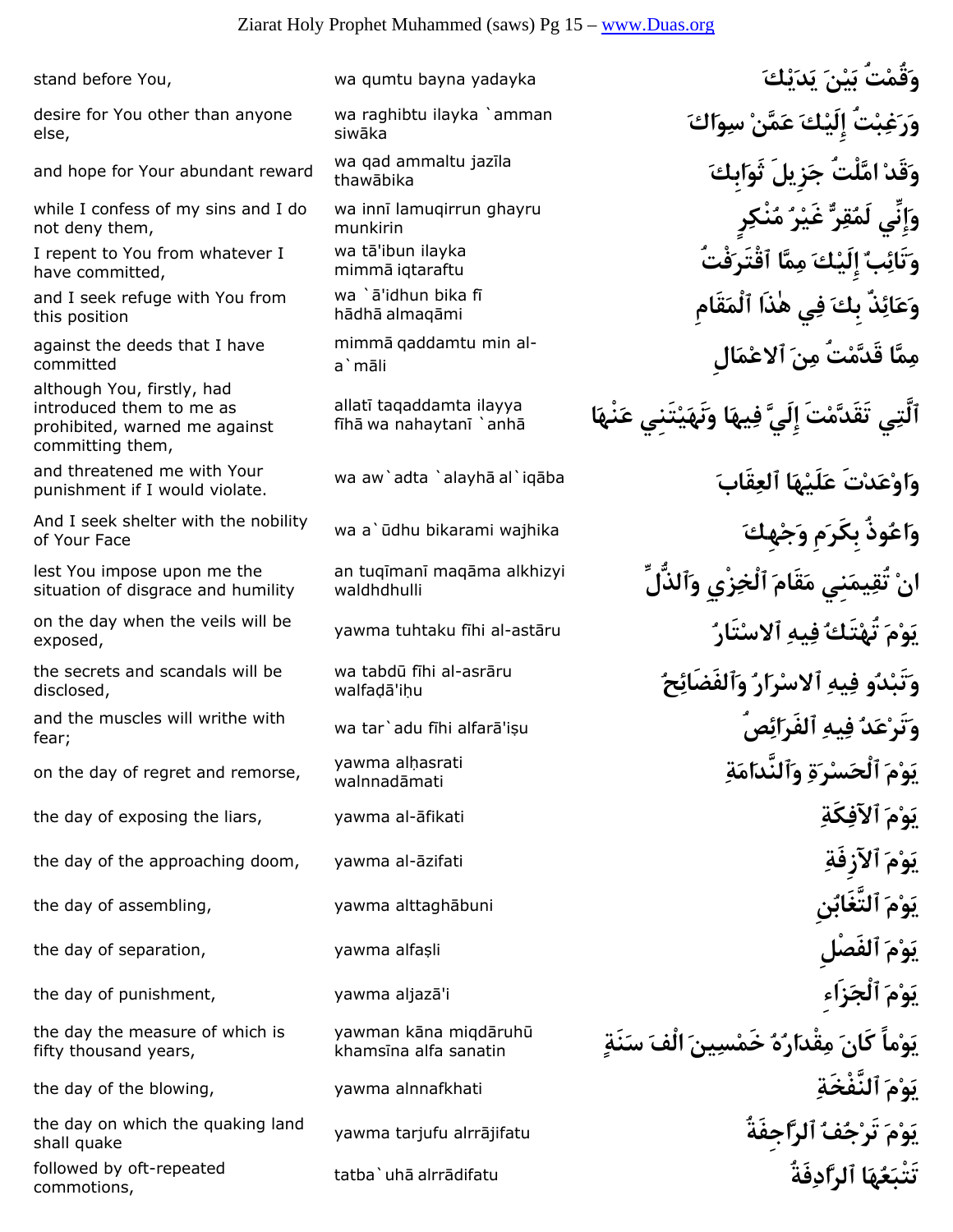### Ziarat Holy Prophet Muhammed (saws) Pg 16 – www.Duas.org

Fire,

the day when all mankind stand before the Lord of the Worlds,

the day when a man flees from his brother,

the day when the earth and the sides of the heavens will split asunder,

the day when every soul will come pleading for itself,

the day when they will be relegated to Allah Who will inform them of what they did,

the day when a friend can in naught avail his friend

mercy.

Lo! He is the Mighty, the Merciful,  $\frac{1}{\text{alrrahimu}}$ 

the day when they will be returned to the Knower of the invisible and the visible,

the day when they will be restored to Allah, their Lord, the Just,

the day when they come forth from the graves in haste,

as racing to a goal<br>yūfidūna

and as locusts spreading abroad, which all muntashirun

the day of the event inevitable yawma alwāqi`ati **ِيَوْمَ ٱلْوَاقِعَة**ِ ۚ لَا يَوْمَ **ٱلْوَاقِعَة**ِ

yawma yaqumu alnnāsu lirabbi al`ālamīna

yawma yafirru almar'u min akhīhi

yawma tashaqqaqu al-ardu wa aknāfu alssamā'i

yawma ta'tī kullu nafsin tujādilu `an nafsihā

yawma yuraddūna ilā allāhi fayunabbi'uhum bimā `amilū

yawma lā yughnī mawlan `an mawlan shay'an

innahī huwa al`azīzu

yawma yuraddūna ilā `ālimi alghaybi walshshahādati

yawma yuraddūna ilā allāhi mawlāhumu alhaqqi

yawma yakhrujūna min al-<br>ajdāthi sirā`an

ka'annahum ilā nusubin

wa ka'annahum jarādun

the day of raising the dead, yawma alnnashri **ٱلنَّشْرِ َمْوَي** yawma al`ar¤i **ضِْرَٱلع َمْوَي** the day of exposition before the **يَوْمَ يَقُومُ ٱلنَّاسُ لِرَبِّ ٱلعَالَمِينَ يَوْمَ يَفِرُّ ٱلْمَرْءُ مِنْ اخِيهِ** his mother, his father, wa ummih¢ wa ab¢hi **ِبِيهاَو ِامِّهَو** his wife, and his children, wa ¥¡¦ibatih¢ wa ban¢hi **ِنِيهَبَو ِهِتَبِصَاحَو يَوْمَ تَشَقَّقُ ٱلارْضُ وَاكْنَافُ ٱلسَّمَاءِ يَوْمَ تَاتِي كُلُّ نَفْسٍ تُجَادِلُ عَنْ نَفْسِهَا يَوْمَ يُرَدُّونَ إِلَىٰ ٱللَّهِ فَيُنَبِّئُهُمْ بِمَا عَمِلُوٱ يَوْمَ لاَ يُغْنِي مَوْلَىٰ عَنْ مَوْلَىٰ شَيْئاً** nor can they be helped wa l¡ hum yun¥ar£na **َونُنْصَرُي ْمُه لاََو** ill¡ man ra¦ima all¡hu **ُٱللَّه َمِحَر ْنَم إِلاَّ** save him on whom Allah will have **إِنَّهُ هُوَ ٱلعَزِيزُ ٱلرَّحِيمُ يَوْمَ يُرَدُّونَ إِلَىٰ عَالِمِ ٱلغَيْبِ وَٱلشَّهَادَةِ يَوْمَ يُرَدُّونَ إِلَىٰ اللَّهِ مَوْلاهُمُ ٱلْحَقِّ يَوْمَ يَخْرُجُونَ مِنَ ٱلاجْدَاثِ سِرَاعاً كَانَّهُمْ إِلَىٰ نُصُبٍ يُوفِضُونَ وَكَانَّهُمْ جَرَادٌ مُنْتَشِرٌ** hastening toward the Summoner— muh§i`¢na il¡ aldd¡`¢ **يِٱلدَّاع ٰإِلَى َينِعِطْهُم** to Allah, il¡ all¡hi **ِٱللَّه ٰإِلَى**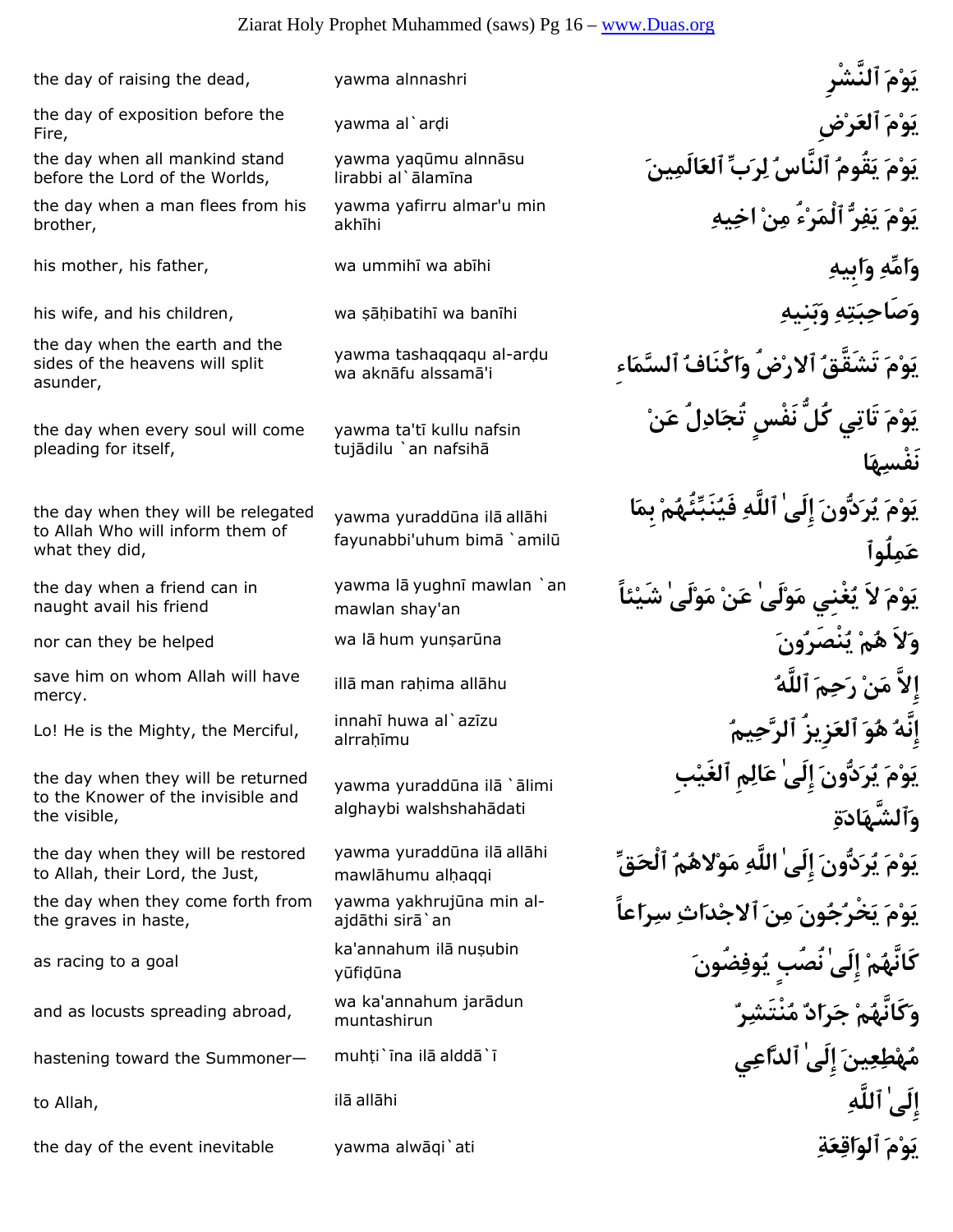yawma turajju al-ar¤u rajjan **اًّجَر ضُْرٱلا جَُّتُر َمْوَي** when the earth will be shaken with a shock,

the day when the sky will become as molten copper

wool

and no familiar friend will ask a question of his friend,

the day of the witness and that whereunto he bears testimony,

and they day when the angels will come rank on rank.

O Allah, (please do) have mercy upon my situation on that day (when I will be stopped for interrogation) for my current situation,

and do not confound me at that situation for the wrongdoings that I have committed against myself.

O my Lord, (please do) group me, on that day, with Your intimate servants,

include me with the company of Muhammad and his Householdpeace be upon them—

waj`al ¦aw¤ah£ mawrid¢ **يِرِدْوَم ُضَهْوَح لَْعْٱجَو** make the Pond of him (i.e. the Holy Prophet) to be my arrival point,

make me a place among the honorable, white-forehead group,

wa a`§in¢ kit¡b¢ biyam¢n¢ **ينِيِمَبِي تَابِيِك نِيِطْعاَو** and give me my Record (of deeds) in my right hand

¦att¡ af£za bi¦asan¡t¢ **يِنَاتَسَبِح فُوزَا ٰتَّىَح** so that I will succeed due to my rewards,

reckoning,

wa turajji¦a bih¢ m¢z¡n¢ **يزَانِيِم ِبِه َجِّحَتُرَو** You will make my pan of the Scale (of deeds) outweigh,

to Your Pleasure and gardens of all a ridwānika wa jinānika **ina karaka karaka karaka karaka karaka k**a ang diti<br>Paradise Paradise.

yawma takūnu alssamā'u kalmuhli

wa lā yas'alu hamīmun hamīman

yawma alshshāhidi walmash-<br>hūdi

vawma takūnu almalā'ikatu saffan saffan

allāhumma irham mawqifī fī dhālika alyawmi bimawqifī fī hādhā alyawmi

wa lā tukhzinī fī dhālika almawqifi bimā janaytu  $\hat{a}$ alā nafsī

waj`al yā rabbi fī dhālika alyawmi ma`a awliyā'ika muntalaqī

wa fi zumrati muhammadin wa ahli baytihi `alayhimu alssalāmu mahsharī

wa fi alghurri alkirāmi masdarī

 **يَوْمَ تَكُونُ ٱلسَّمَاءُ كَٱلْمُهْلِ** and the hills become as flakes of wa takūnu aljibālu kāl`ihni **الَّجِبَالُ كَٱلْعِهْنِيَّ and the hills become as flakes of wa takūnu aljibālu kāl`ihni وَلاَ يَسْالُ حَمِيمٌ حَمِيماً يَوْمَ ٱلشَّاهِدِ وَٱلْمَشْهُودِ يَوْمَ تَكُونُ ٱلْمَلائِكَةُ صَفّاً صَفّاً اَللَّهُمَّ ٱرْحَمْ مَوْقِفِي فِي ذٰلِكَ ٱليَوْمِ بِمَوْقِفِي فِي هٰذَا ٱليَوْمِ وَلاَ تُخْزِنِي فِي ذٰلِكَ ٱلْمَوْقِفِ بِمَا جَنَيْتُ عَلَىٰ نَفْسِي وَٱجْعَلْ يَا رَبِّ فِي ذٰلِكَ ٱليَوْمِ مَعَ اوْلِيَائِكَ مُنْطَلَقِي وَفِي زُمْرَةِ مُحَمَّدٍ وَاهْلِ بَيْتِهِ عَلَيْهِمُ ٱلسَّلاَمُ مَحْشَرِي وَفِي ٱلغُرِّ ٱلكِرَامِ مَصْدَرِي** You will make my face white, wa tubayyi¤a bih¢ wajh¢ **هِيْجَو ِبِه يِّضََتُبَو** wa tuyassira bih¢ ¦is¡b¢ **ابِيَسِح ِبِه َسِّرَتُيَو** You will make easy for me my and I will join the triumphant ones wa amḍiya ma`a alfā'izīna **مَاهْضِيَ مَعَ ٱلفَائِزِينَ** among Your righteous servants min `ibādika alṣṣāliḥīna **izijari; raja ala** (أَلصَّالِحِينَ مِنَافَاتِكَ ٱلصَّالِحِينَ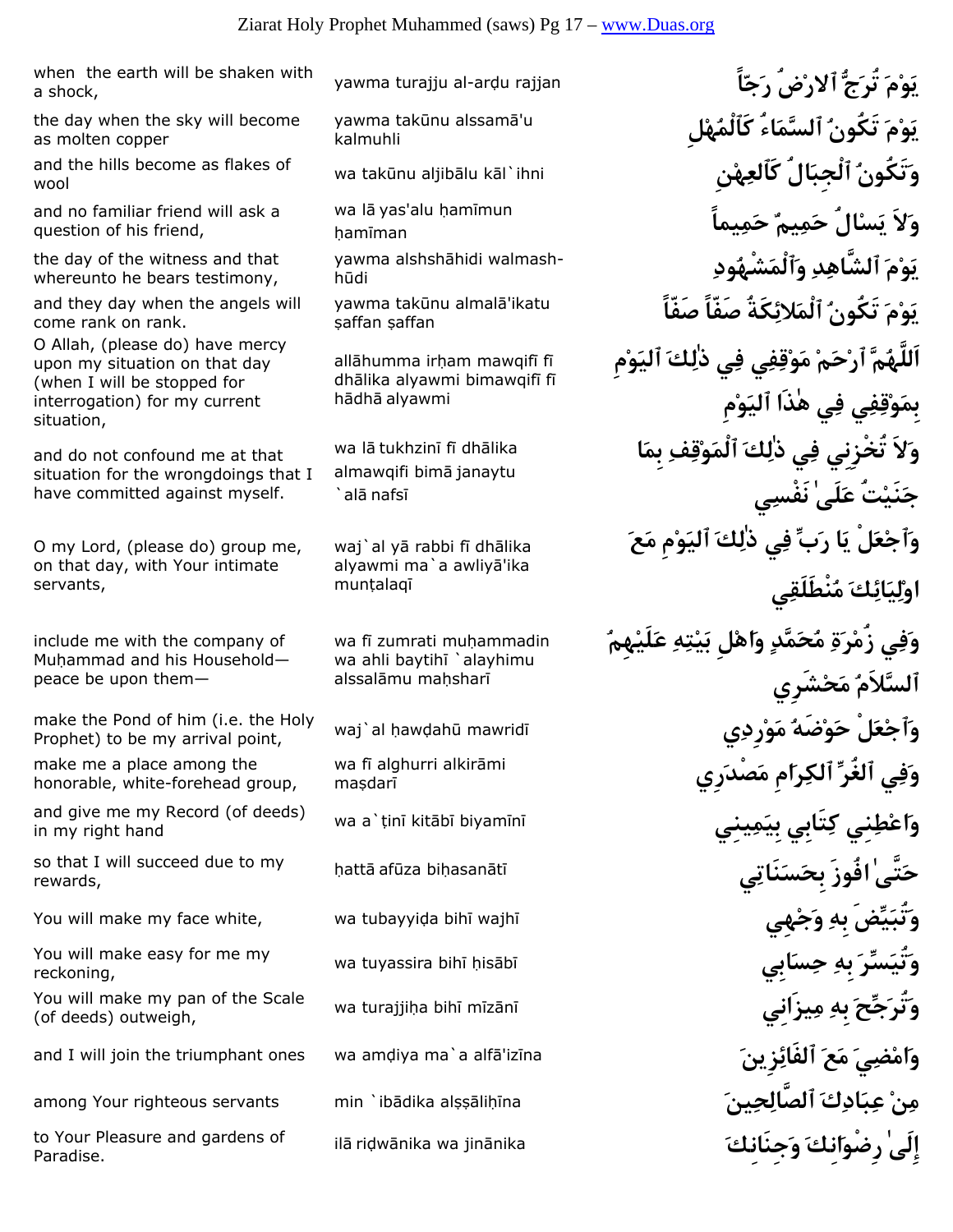O Allah, I do seek Your protection lest You may expose me on that day

in the presence of Your creatures because of my sins,

or I may encounter disgrace and regret due to my wrongdoings,

or You may make my evildoings outweigh my good deeds,

or You may declare my name as loser amongst Your creatures.

for) pardon, evildoings), (I beg You for) covering (my evildoings).

O Allah, I also seek Your protection against including me, on that day,

or add me to the row of the wretched ones.

When You shall distinguish between Your creatures

their deeds-

(please do) line me up, in the name of Your mercy, with the group of Your righteous servants,

and drive me with the group of the Your pious, intimate servants

to the gardens of Your Paradise, O Lord of the Worlds!

allāhumma innī a`ūdhu bika min an tafdahanī fī dhālika alyawmi

bayna yaday alkhalā'iqi bijarīratī

aw an alqā alkhizya walnnadāmata bikhatī'atī

aw an tuzhira fīhi sayyi'ātī alā hasanātī

aw an tunawwiha bayna alkhalā'igi bismī

allāhumma wa a`ūdhu bika min an yakūna fī dhālika alyawmi

aw fī maqāmi al-ashqiyā'i maqāmī

wa idha mayyazta bayna khalqika

fasuqnī birahmatika ma`a `ibādika alssālihīna

wa fi zumrati awliyā'ika almuttaqīna ilā jannātika yā rabba al`ālamīna

O God of the Worlds! il¡ha al`¡lam¢na **َينِالَمَٱلع َهٰإِل اَللَّهُمَّ إِنِّي اعُوذُ بِكَ مِنْ انْ تَفْضَحَنِي فِي ذٰلِكَ ٱليَوْمِ بَيْنَ يَدَي ٱلْخَلائِقِ بِجَرِيرَتِي او انْ الْقَىٰ ٱلْخِزْيَ وَٱلنَّدَامَةَ بِخَطِيئَتِي اوْ انْ تُظْهِرَ فِيهِ سَيِّئَاتِي عَلَىٰ حَسَنَاتِي اوْ انْ تُنَوِّهَ بَيْنَ ٱلْخَلاَئِقِ بِٱسْمِي** O All-generous, O All-generous, y¡ kar¢mu y¡ kar¢mu **ُكَرِيم اَي ُكَرِيم اَي** al`afwa al`afwa **َفْوَٱلع َفْوَٱلع**) I beg You for) pardon, (I beg You alssitra alssitra **َٱلسِّتْر َٱلسِّتْر**) I beg You for) covering (my **اَللَّهُمَّ وَاعُوذُ بِكَ مِنْ انْ يَكُونَ فِي ذٰلِكَ ٱليَوْمِ فِي مَوَاقِفِ ٱلاشْرَارِ مَوْقِفِي** ¢mawqif ri¡ashr-al qifi¡maw ¢f evils the of line the with **اوْ فِي مَقَامِ ٱلاشْقِيَاءِ مَقَامِي وَإِذَا مَيَّزْتَ بَيْنَ خَلْقِكَ** fasuqta kullan bi'a`m¡lihim **ْهِمِالَمْعبِا ًّكُلا قْتَُفَس** and drive each group –according to to their final abodes in groups, zumaran il¡ man¡zilihim **ْهِمِنَازِلَم ٰإِلَى راًَزُم فَسُقْنِي بِرَحْمَتِكَ مَعَ عِبَادِكَ ٱلصَّالِحِينَ وَفِي زُمْرَةِ اوْلِيَائِكَ ٱلْمُتَّقِينَ إِلَىٰ جَنَّاتِكَ يَا رَبَّ ٱلْعَالَمِينَ**

You may then bid farewell (*wad<sub>i</sub>'*) to the Holy Prophet (\in ) and say the following: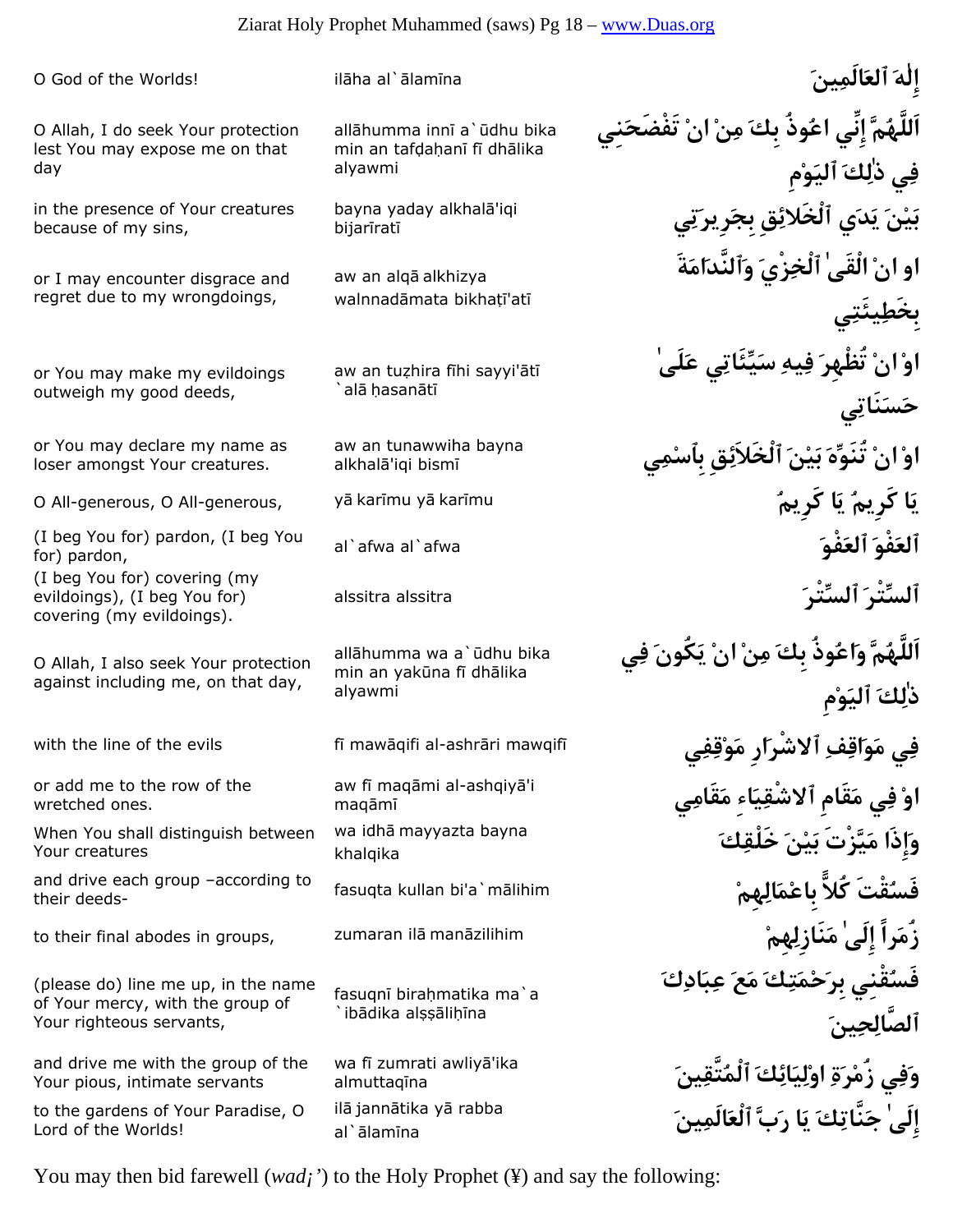Peace be upon you, O Messenger of Allah.

Peace be upon you, O conveyor of good tidings (to the believers) and warner (against Allah's chastisement).

Peace be upon you, O light-giving torch.

Peace be upon you, O intercessor between Allah and His creatures.

I bear witness, O Messenger of Allah, that You were light in the lofty loins

The ignorance could not stain you with its impurities

I also bear witness, O Messenger of Allah, that I have faith in you

and in the Imams from your Household,

have brought,

And I bear witness that the Imams from your Household are the signs of (true) guidance,

and the arguments against the walhujiatu `ala ahli aldduny a inhabitants in this world.

O Allah, (please) do not make it the last of my pilgrimage to (the tomb of) Your Prophet—

Household.

If you decide to grasp my soul, I will bear witness in my death,

alssalāmu `alayka yā rasūla allāhi

alssalāmu `alayka ayyuhā albashīru alnnadhīru

alssalāmu `alayka ayyuhā alssirāju almunīru

alssalāmu `alayka ayyuhā alssafīru bayna allāhi wa bayna khalqihī

ashhadu yā rasūla allāhi annaka kunta nūran fī al-aslābi alshshāmikhati

lam tunajjiska aljāhiliyyatu bi'anjāsihā

wa lam tulbiska min or dress you its gloomy garbs.<br>mudlahimmāti thiyābihā

> wa ashhadu yā rasūla allāhi annī mu'minun bika

wa ashhadu ann al-a'immata min ahli baytika a`lāmu alhudā

allāhumma lā taj`alhu ākhira al`ahdi min ziyārati nabiyyika

wa in tawaffaytanī fa'innī ashhadu fī mamātī

 **السَّلاَمُ عَلَيْكَ يَا رَسُولَ ٱللَّهِ السَّلاَمُ عَلَيْكَ ايُّهَا ٱلْبَشِيرُ ٱلنَّذِيرُ السَّلاَمُ عَلَيْكَ ايُّهَا ٱلسِّرَاجُ ٱلْمُنِيرُ السَّلاَمُ عَلَيْكَ ايُّهَا ٱلسَّفِيرُ بَيْنَ ٱللَّهِ وَبَيْنَ خَلْقِهِ اشْهَدُ يَا رَسُولَ ٱللَّهِ انَّكَ كُنْتَ نُوراً فِي ٱلاصْلاَبِ ٱلشَّامِخَةِ وَٱلارْحَامِ الْمُطَهَّرَةِ** ahharati§almu mi¦¡ar-wal .wombs purified and **لَمْ تُنَجِّسْكَ ٱلْجَاهِلِيَّةُ بِانْجَاسِهَا وَلَمْ تُلْبِسْكَ مِنْ مُدْلَهِمَّاتِ ثِيَابِهَا وَاشْهَدُ يَا رَسُولَ ٱللَّهِ انِّي مُؤْمِنٌ بِكَ وَبِٱلائِمَّةِ مِنْ اهْلِ بَيْتِكَ** baytika ahli min immati'a-bil wa mūqinun bijamī`i mā atayta bihī مُوقِنٌ بِجَمِيعِ مَ**ا اَتَيْتَ بِهِ** مَسْلاً and I believe in all that which you<br>have brought, satisfactorily and faithfully. r¡¤in mu'minun **ٌنِمْؤُم اضٍَر وَاشْهَدُ انَّ ٱلائِمَّةَ مِنْ اهْلِ بَيْتِكَ اعْلامُ ٱلْهُدَىٰ وَٱلعُرْوَةُ ٱلوُثْقَىٰ** ¡alwuthq urwatu`wal ,Handle Firmest the **وَٱلْحُجَّةُ عَلَىٰ اهْلِ ٱلدُّنْيَا** ¡al `ujjatu¦wal **اَللَّهُمَّ لاَ تَجْعَلْهُ آخِرَ ٱلعَهْدِ مِنْ زِيَارَةِ نَبِيِّكَ** `alayhi wa ¡lih¢ alssal¡mu **ُٱلسَّلاَم ِهِآلَو ِهْلَيَع** peace be upon him and his **وَإِنْ تَوَفَّيْتَنِي فَإِنِّي اشْهَدُ فِي**